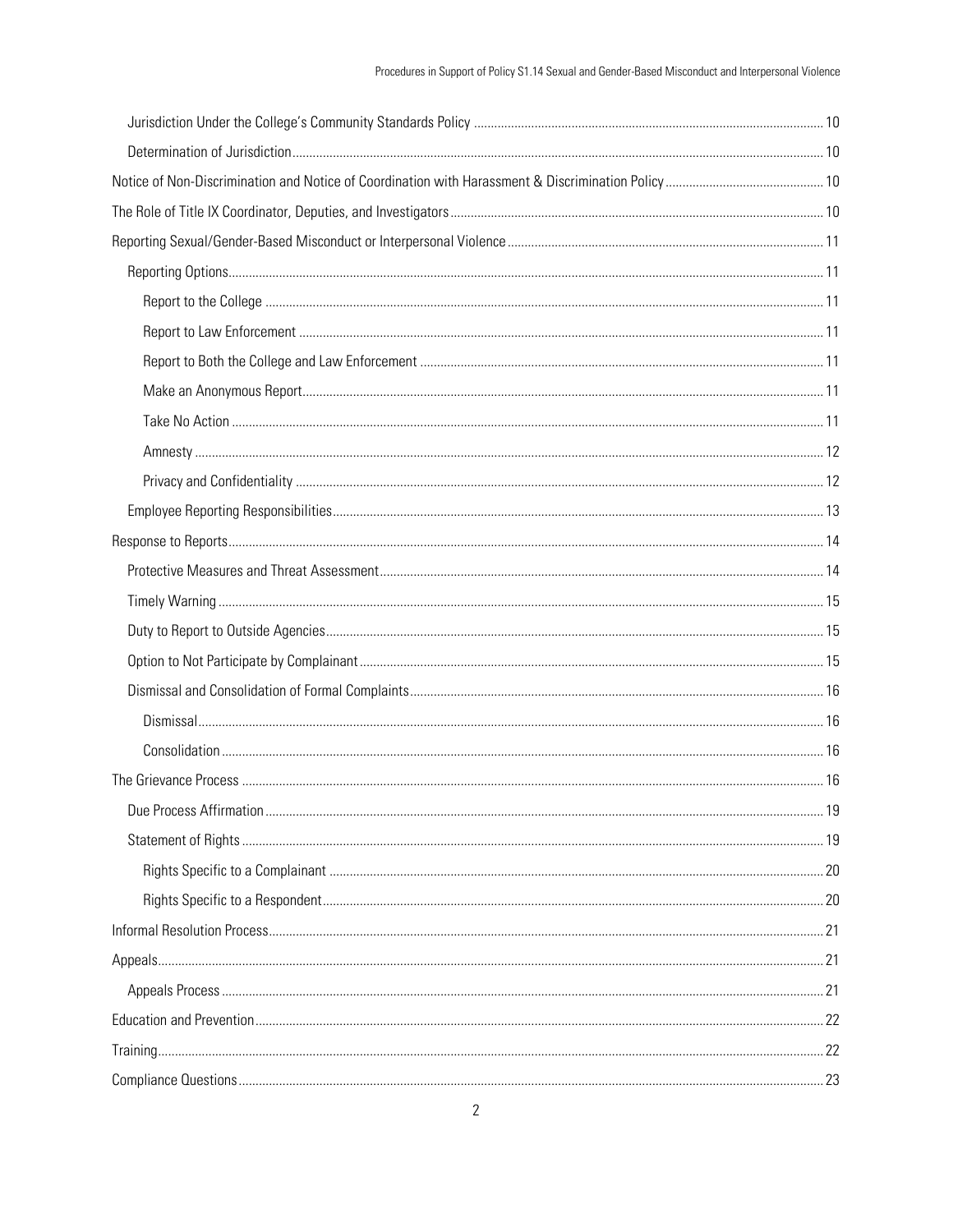## <span id="page-2-0"></span>Introduction

These Procedures are promulgated under Stonehill College [Policy S1.14 Sexual and Gender-Based Misconduct](https://stonehillpolicies.myomni.us/portal/index.php/table-of-contents-1/sa-sub/23-s1-14-opposition-to-sexual-and-gender-based-misconduct-and-interpersonal-violence) and Interpersonal [Violence.](https://stonehillpolicies.myomni.us/portal/index.php/table-of-contents-1/sa-sub/23-s1-14-opposition-to-sexual-and-gender-based-misconduct-and-interpersonal-violence)<sup>1</sup> They shall at all times be interpreted consistent with Title IX of the Higher Education Amendment of 1972 ("Title IX"), including its implementing regulations at 34 CFR 106, and the Jeanne Clery Disclosure of Campus Security Policy and Campus Crime Statistics Act ("Clery Act") as amended by the Reauthorization of the Violence Against Women Act of 2013 ("VAWA"), which are collectively referred to as "the Laws."

An explanation of how Stonehill College addresses the requirements of both Title IX and VAWA under its investigative procedures can be found a[t Appendix B](#page-24-0) of this document. The College, as detailed below, has determined that it will use the following procedures for complaints of alleged harassment under both Title IX and VAWA.

Generally, a claim of misconduct or interpersonal violence that is not sexual/gender-based in nature but is related to a claim of gender-based misconduct will be investigated and decided under these procedures. The College retains the discretion to simultaneously investigate any conduct that is related to the gender-based misconduct in question using these Procedures or any other appropriate policies or procedures at the College. This may include, but is not limited to, any act of misconduct or interpersonal violence that is not sexual/gender-based in nature that is alleged to have been committed in the same time frame or by the same individual(s) being investigated under these Procedures.

# <span id="page-2-1"></span>Definitions Used Within These Procedures<sup>2</sup>

## <span id="page-2-2"></span>Advisor

An individual who is selected by a party or provided by the College who helps the party prepare for meetings and hearings, accompanies the party in any proceedings, and advises the party during the appeals process. The Advisor can, but is not required to, be an attorney, and may be any person who is not a party, witness, or otherwise involved in the investigation.

<sup>&</sup>lt;sup>1</sup> In this document, the term "gender-based misconduct" refers to any and all forms of prohibited conduct, including conduct that does not meet specific legal definitions of harassment or assault. The term may have different meanings within this document depending on whether it is being used in connection with Title IX, the Clery Act, VAWA, state law, and/or College policy or procedure.

 $^2$  The definitions in the Procedures may differ from those used in the civil or criminal laws of the Commonwealth of Massachusetts. In some cases, the definitions include behaviors that, while not torts or crimes under Massachusetts law, still violate the College's standards of conduct for Employees and Students. In addition, certain conduct may be punishable under Massachusetts or federal criminal statutes, civil law, and College policy. These processes are separate and distinct from one another but can run concurrently. The offense of rape (generally) is codified in Massachusetts General Law c.265, s.22 and may be accessed by visitin[g http://www.mass.gov/courts/case-legal-res/law-lib/laws-by-subj/about/rape.html#RapeGenerally.](http://www.mass.gov/courts/case-legal-res/law-lib/laws-by-subj/about/rape.html#RapeGenerally) The offenses of domestic violence, harassment and stalking are codified in various statutes in the criminal code and may be accessed here[: http://www.mass.gov/courts/case-legal-res/law-lib/laws-by](http://www.mass.gov/courts/case-legal-res/law-lib/laws-by-%20subj/about/domviolence.html#MassachusettsLaw)[subj/about/domviolence.html#MassachusettsLaw](http://www.mass.gov/courts/case-legal-res/law-lib/laws-by-%20subj/about/domviolence.html#MassachusettsLaw). In the absence of a College definition, the state definition will inform the College's application of the **Procedures**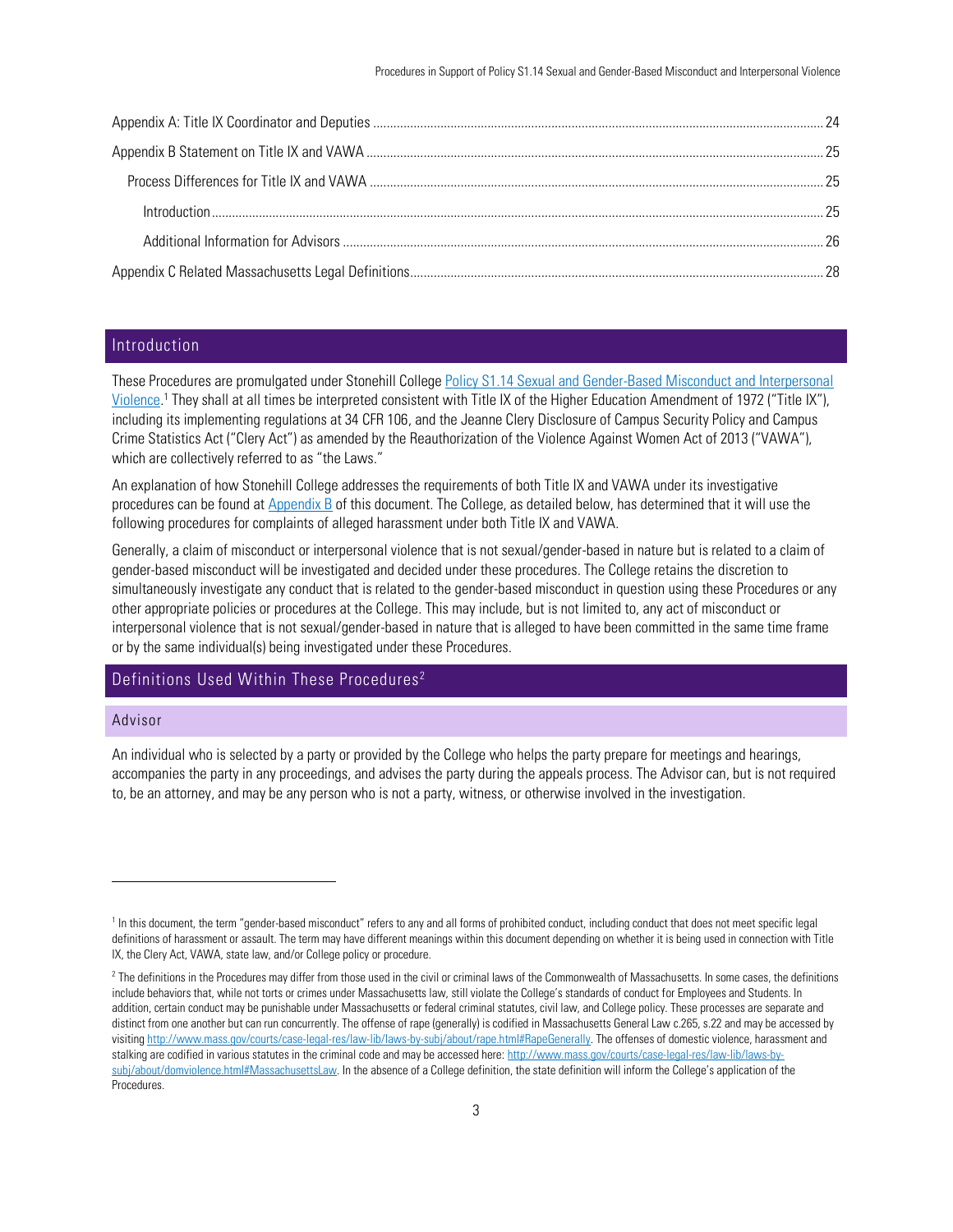## <span id="page-3-0"></span>Complainant

Title IX regulations define the Complainant as the individual who is alleged to be the victim of conduct that could constitute sexual harassment. The College further expands the definition to include any person who is alleged to be the victim of genderbased misconduct. At times, when referring to a law enforcement process or in other circumstances, the Complainant may also be referred to as a "victim" or "reporting party." The College may use these words interchangeably, and no weight should be given to the word choice as an indication of the College's opinion of, or position on, the allegations presented.

## <span id="page-3-1"></span>Confidential Resource Providers

Trained Employees designated by the College who offer confidential services and information to Students and Employees regarding policies, procedures, and resources related to sexual violence occurring on campus, and who receive training in the awareness and prevention of sexual misconduct and trauma-informed response.

## <span id="page-3-2"></span>Consent

A person who wishes to engage in sexual activity must ensure that they have the consent of their partner. Consent means informed, freely, and voluntarily given agreement, communicated by clearly understandable words or actions, to participate in each form of sexual activity. Consent is mutually understandable when a reasonable person would consider the words or actions of the parties to have demonstrated agreement between them to participate in the sexual activity.

Consent will not be assumed by lack of active resistance, especially with respect to individuals with physical impairments. While a person's non-verbal actions can constitute consent, consent will not be assumed by silence; verbal communication between two people is the best way to ensure that each person knows the intentions of the other person. In the absence of mutually understandable words or actions, neither party should assume that it is permissible to engage in sexual activity.

Consent to some form(s) of sexual activity does not necessarily mean consent to other forms of sexual activity. Additionally, prior consent to sexual activity or a current or past intimate/romantic relationship between two people does not constitute consent to sexual activity.

Consent to sexual activity may be withdrawn at any time, at which point all sexual activity for which consent has been withdrawn must cease.

Consent may never be given by minors (for example, in Massachusetts, those not yet 16 years of age); mentally disabled persons; those who are unconscious, asleep, unaware, or otherwise physically helpless; those who are incapacitated as a result of alcohol or other drug consumption (voluntary or involuntary); or those who acquiesce to sexual activity based on the use of fraud or force (actual or implied), whether that force be physical force, threats, or coercion.

Force is the use or threat of physical violence or intimidation to overcome an individual's freedom of will to choose whether or not to participate in sexual contact.

Coercion is verbal and/or physical conduct, including manipulation, intimidation, unwanted contact, and express or implied threats of physical, emotional, or other harm, that would reasonably place an individual in fear of immediate or future harm and that is employed to compel someone to engage in sexual contact.

#### <span id="page-3-3"></span>Decision Maker

Representative of the College who, in the course of the Grievance Process, issues the final determination of responsibility. This representative has been designated as the Associate Vice President of Student Affairs/Dean of Students and is not the same person as the Hearing Officer, as defined below.

#### <span id="page-3-4"></span>Employee

Anyone who performs services for the College for whom the College controls what work will be done and how it will be done or who the College has otherwise informed is subject to these rules whether or not the College controls what work will be done and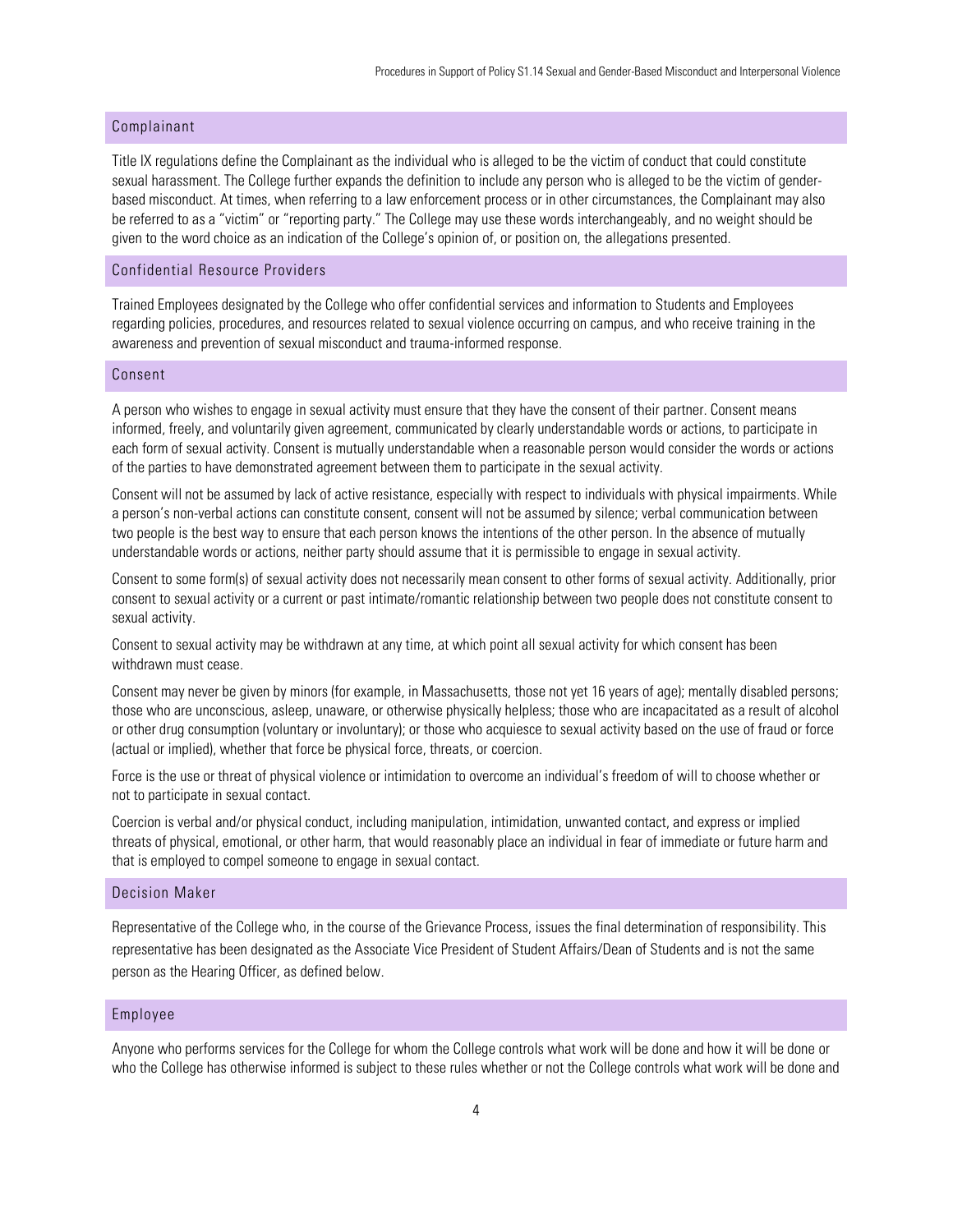how it will be done, as may be further defined by policy **E3.2** Employee Classification or A9.1 Faculty Members, Appointment, [Separation, and Dismissal.](https://stonehillpolicies.myomni.us/portal/index.php/table-of-contents-1/academic-sub/255-a9-1-faculty-members-appointment-separation-and-dismissal)

## <span id="page-4-0"></span>Evidence

Any information in any format obtained as part of the investigation that is directly related to the allegations raised in a Formal Complaint, including information upon which the College does not intend to rely in reaching a determination regarding responsibility and including inculpatory or exculpatory information whether obtained from a party or other source.

#### <span id="page-4-1"></span>Formal Complaint

The Title IX Regulations define a Formal Complaint as a document filed by a Complainant or signed by the Title IX Coordinator alleging sexual harassment against a Respondent, requesting that the College investigate an allegation of sexual harassment. At the time of filing a Formal Complaint, a Complainant must be an Employee, Student, or individual otherwise participating in or attempting to participate in the College's program or activities. In certain limited situations, such as in the case of a guest or affiliate, the Title IX Coordinator may also file the complaint; in such circumstances, the Title IX Coordinator is not a Complainant or otherwise a party. A Formal Complaint may be filed with the Title IX Coordinator in person, by mail, or by email. Under the Title IX Regulations, a document means a physical or electronic submission that contains the Complainant's physical or digital signature, or otherwise indicates that the Complainant is the person filing the Formal Complaint.

## <span id="page-4-2"></span>Grievance Process/Procedures

The Title IX Regulations refer to the process set up by the College to address complaints filed by Students or Employees as a Grievance Process or Grievance Procedures. A grievance is an official statement of a complaint over something believed to be wrong or unfair. A process is a series of actions or steps taken in order to achieve a particular end. Within this context, the Grievance Process is the series of steps and actions the College has put in place to address complaints filed by individuals who believe they have been treated in a manner that violates the College's sexual harassment/misconduct policies.

## <span id="page-4-3"></span>Hearing Officer

Person designated by the General Counsel to oversee the hearing. The Hearing Officer's duties include but are not limited to receiving the Investigative Report, coordinating with the parties to schedule the hearing, delaying the hearing for a legitimate purpose with notice to the parties in writing, judging whether a question posed by a party at the hearing is allowable, and submitting a recommendation of determination to the Decision Maker at the conclusion of the hearing. The Hearing Officer and the Decision Maker are not the same individual.

## <span id="page-4-4"></span>Incapacitation

Incapacitation is a state beyond drunkenness or intoxication. A person is not necessarily incapacitated merely as a result of consuming alcohol or drugs. Incapacitation is a state in which an individual is unable to give consent because they lack the ability for self-care, i.e., the person lacks the capacity to understand the "who, what, when, where, why, or how" of the sexual interaction. The impact of alcohol and other drugs varies from person to person.

Individuals who initiate sexual activity must look for the common and obvious warning signs of incapacitation in their partner. Although every person may manifest signs of incapacitation differently, typical signs include slurred or incomprehensible speech, unsteady gait, combativeness, emotional volatility, vomiting, or incontinence.

A person who knows or should have reasonably known that another person is incapacitated may not engage in sexual activity with that person.

Use of alcohol or other drugs does not excuse a violation of this Policy.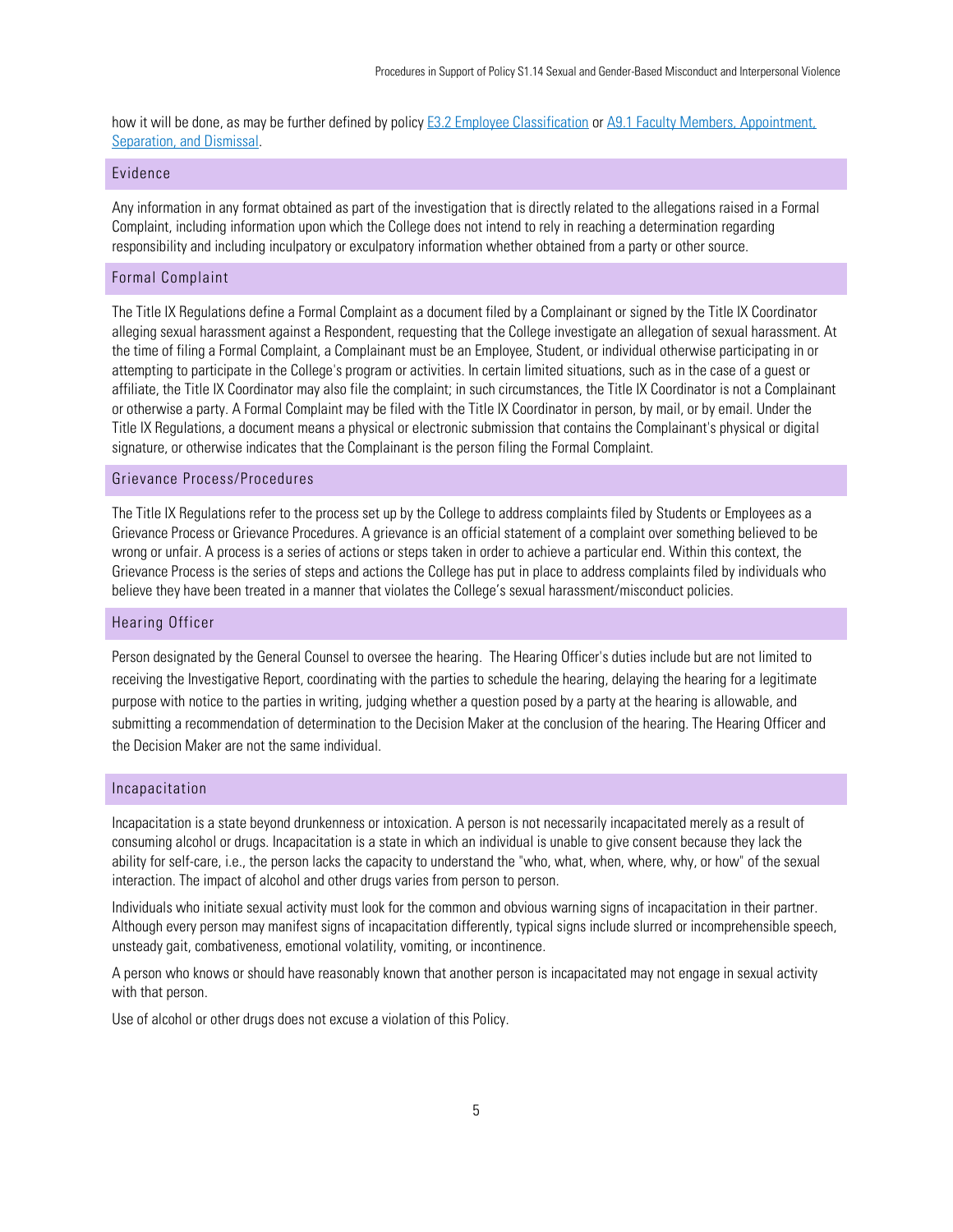## <span id="page-5-0"></span>Preponderance of the Evidence

Preponderance of the Evidence means proof by information that, compared with information opposing it, leads to the conclusion that the fact at issue is more probably true than not.

#### <span id="page-5-1"></span>Respondent

The Title IX Regulations define Respondent as the individual who has been reported to be the perpetrator of conduct that could constitute sexual harassment. The College has expanded the definition of Respondent to include any person who has been reported to be the perpetrator of conduct that could constitute sexual harassment or was complicit in the act(s) of gender-based misconduct.

#### <span id="page-5-2"></span>Supportive Measures

Title IX Regulations define Supportive Measures as non-disciplinary, non-punitive individualized services offered as appropriate, reasonably available, and free of charge to the Complainant or Respondent before or after the filing of a Formal Complaint or where no Formal Complaint has been filed. Such measures are designed to restore or preserve equal access to the College's employment or education program or activity without unreasonably burdening the other party, including measures designed to protect the safety of all parties or the College's employment or educational environment, or designed to deter sexual harassment. Supportive Measures may include counseling, extensions of deadlines or other employment- or course-related adjustments, modifications of work or class schedules, campus escort services, mutual restrictions on contact between the parties, changes in work or housing locations, leaves of absence, increased security and monitoring of certain areas of the campus, and other similar measures. The College must maintain as confidential any Supportive Measures provided to the Complainant or Respondent, to the extent that maintaining such confidentiality would not impair the ability of the College to provide them. The Title IX Coordinator is responsible for coordinating the effective implementation of Supportive Measures.

#### <span id="page-5-3"></span>Student

Any person enrolled at the College or as further defined in [Policy S1.3, Community Standards and Student Conduct Process.](https://stonehillpolicies.myomni.us/portal/index.php/table-of-contents-1/sa-sub/38-s1-3-community-standards-and-student-conduct-process)

## <span id="page-5-4"></span>Prohibited Conduct

The following conduct is prohibited. Any act taken with the purpose of aiding, facilitating, promoting, or encouraging the commission of any act listed below by another person or group of persons (such as a Student or Employee organization) is also prohibited. In addition, attempts to commit such conduct is also prohibited under these Procedures.

## <span id="page-5-5"></span>Dating Violence

Violence committed by a person who is or has been in a social relationship of a romantic or intimate nature with the victim. The existence of such a relationship shall be based on the Complainant's statement and with consideration of the length of the relationship, the type of relationship, and the frequency of interaction between the persons involved in the relationship. For the purposes of this definition, dating violence includes, but is not limited to, sexual or physical abuse or the threat of such abuse. Examples may include, but are not limited to: slapping; pulling hair; punching; damaging one's property; driving recklessly to scare someone; harassment directed toward a current or former partner; threats of abuse such as threatening to hit, harm, or use a weapon on another (whether victim or acquaintance, friend, or family member of the victim); or other forms of verbal threats.

#### <span id="page-5-6"></span>Domestic Violence

A felony or misdemeanor crime of violence committed:

- by a current or former spouse or intimate partner of the victim;
- by a person with whom the victim shares a child in common;
- by a person who is cohabitating with, or has cohabitated with, the victim as a spouse or intimate partner;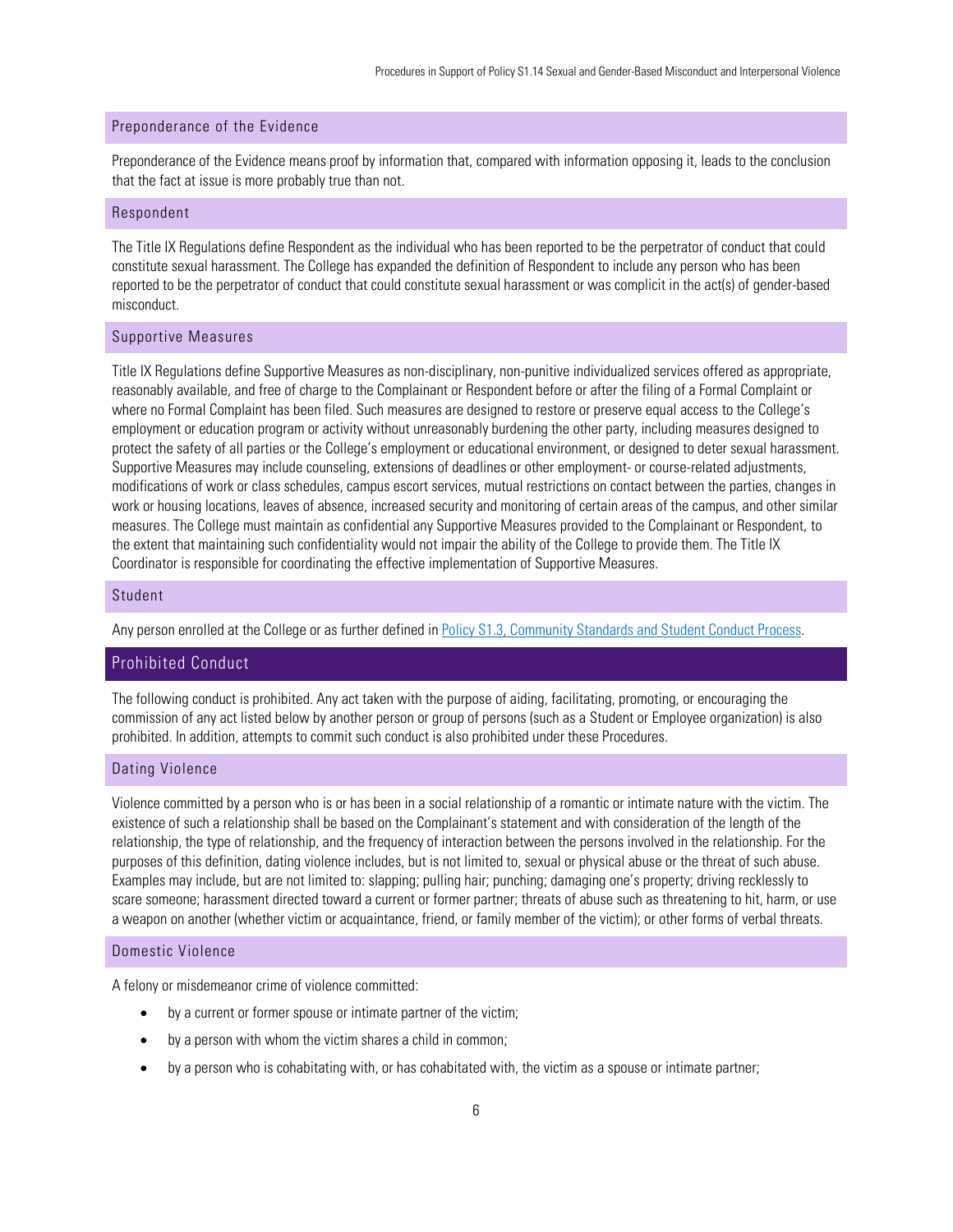- by a person similarly situated to a spouse of the victim under the domestic or family violence laws of the jurisdiction in which the crime of violence occurred; or
- by any other person against an adult or youth victim who is protected from that person's acts under the domestic or family violence laws of the jurisdiction in which the crime of violence occurred.

### <span id="page-6-0"></span>Gender-Based Harassment

Acts of verbal, nonverbal, or physical aggression; intimidation; or hostility based on gender or gender-stereotyping. Gender-Based Harassment can occur if individuals are harassed either for exhibiting what is perceived as a stereotypical characteristic of their sex or for failing to conform to stereotypical notions of gender expression. In order to constitute harassment, the conduct must be such that it has the purpose or effect of unreasonably interfering with an individual's academic or employment performance or creating an intimidating, hostile, demeaning, or offensive living, learning, or working environment. Sexual assault constitutes an extreme form of Gender-Based Harassment. Based on the specific allegations, Gender-Based Harassment may also constitute Sexual Harassment. The College may determine that an allegation of Gender-Based Harassment, while not actionable under Title IX, may still be actionable under other conduct and grievance policies and procedures maintained by the College.

#### <span id="page-6-1"></span>Retaliation

The College encourages Employees and Students to report all incidents of Gender-Based Harassment or interpersonal violence. Any threat of retaliation against a Complainant, Respondent, or witness, or other attempts to prevent the reporting of an incident of Gender-Based Harassment or interpersonal violence or cooperation with the investigation is itself prohibited and will result in a subsequent and separate investigation. Retaliation includes, but is not limited to, intimidation, threats, coercion, and any adverse action. Adverse action includes, but is not limited to, decisions pertaining to hiring, firing, promotions, demotions, compensation, benefits, grading; pressure to withdraw from a class, work project, or Student or Employee organization; and ignoring or refusing requests for assistance. The exercise of rights protected under the First Amendment do not constitute retaliation.

#### <span id="page-6-2"></span>Sexual Harassment

Consistent with the requirements of federal regulations, Sexual Harassment actionable under Title IX means the following:

- 1. An Employee conditioning an educational or employment benefit or service upon a person's participation in unwelcome sexual conduct (often called quid pro quo harassment); or
- 2. Unwelcome conduct on the basis of sex that is so severe, pervasive, and objectively offensive that it effectively denies a person equal access to the College's education or employment program or activity; or
- 3. Sexual Assault as that crime is defined in the Clery Act regulations (34 CFR 668.46).

For more information regarding Sexual Harassment, please see [Policy E3.35 Harassment](https://stonehillpolicies.myomni.us/portal/index.php/table-of-contents-1/exec-sub/174-e3-35-opposition-to-harassment-discrimination) and Discrimination. For more information regarding consensual Employee-Student relations, se[e Policy E3.47](https://stonehillpolicies.myomni.us/portal/index.php/table-of-contents-1/exec-sub/186-e3-47-employee-student-consensual-relations) Employee-Student Consensual Relations. College policy generally prohibits Employees from engaging in romantic or sexual relations with Students who are enrolled at the College, even if the relationship is consensual.

#### <span id="page-6-3"></span>Sexual Misconduct

Stonehill College strictly prohibits sexual misconduct in all forms. Sexual misconduct includes the following:

Non-Consensual Sexual Intercourse, which is the penetration, no matter how slight, of the vagina or anus with any body part or object, or oral penetration by a sex organ of another person, without the consent of the victim. The College intends for this definition to be interpreted as equivalent to the FBI UCR definition of forcible rape and therefore equivalent to the definition of Sexual Assault under 34 CFR 668.46.

• Non-Consensual Sexual Contact, which includes but is not limited to, the touching of the private parts of another person, without the consent of the victim, including instances where the victim is incapable of giving consent because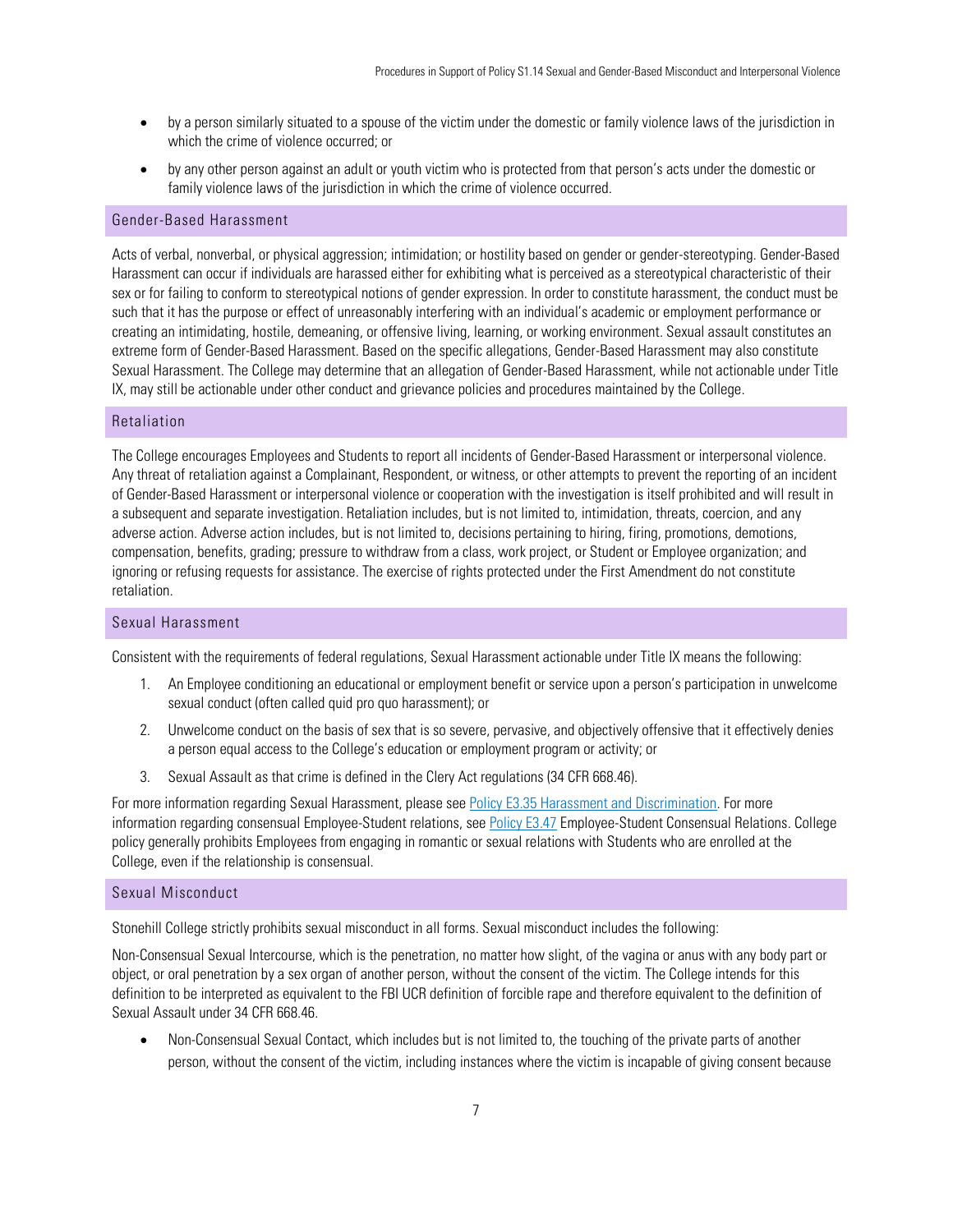of their age or because of their temporary or permanent mental incapacity. The College intends for this definition to be interpreted as equivalent to the FBI UCR definition of fondling and therefore equivalent to the definition of Sexual Assault under 34 CFR 668.46.

- Sexual Exploitation, which occurs when a Student or Employee takes advantage of another individual without that individual's consent for their own advantage or benefit, or for the benefit or advantage of anyone other than the individual being exploited; or behavior that does not otherwise constitute one of the other offenses specifically noted in this Policy. Examples of sexual exploitation include, but are not limited to:
	- o Sexual exhibitionism
	- o Non-consensual video, photographing, or audio-recording of sexual activity and/or distribution or threat of distribution of these materials without the consent of all parties via mediums such as the internet or cellular technologies
	- $\circ$  Going beyond the boundaries of consent (e.g., allowing people to watch consensual sex without knowledge of the participants)
	- o Peeping or other voyeurism, which is the act of observing a person involved in sexual contact/activity, sexual intercourse, or in a state of undress without their knowledge or consent
	- o Knowingly transmitting a Sexually Transmitted Infection (STI) to another individual
- Sexual Harassment, which may include, but is not limited to, unwelcome:
	- o Sexual advances, whether or not they involve physical touching
	- o Requests for sexual favors in exchange for actual or promised job or academic benefits, such as favorable reviews, salary increases, promotions, increased benefits or academic advantages (also known as quid pro quo harassment)
	- o Lewd or sexually suggestive comments, including jokes, innuendos, or gestures
	- o Displaying sexually suggestive objects, pictures, magazines, or cartoons
	- o Commenting about or inappropriately touching an individual's body
	- o Inquiries or discussion about an individual's sexual experiences or activities and other written or oral references to sexual conduct
- The use of drugs or alcohol to render another person physically or psychologically Incapacitated as a precursor to or part of sexual activity.

## <span id="page-7-0"></span>Stalking

Engaging in a course of conduct directed at a specific person that would cause a reasonable person to fear for the person's safety or the safety of others or to suffer substantial emotional distress. For the purposes of this definition:

- "course of conduct" means two or more acts, including, but not limited to, acts which the stalker directly, indirectly, or through third parties, by any action, method, device, or means follows, monitors, observes, surveils, threatens, or communicates to or about, a person, or interferes with a person's property;
- "reasonable person" means a reasonable person under similar circumstances and with similar identities to the victim; and
- "substantial emotional distress" means significant mental suffering or anguish that may, but does not necessarily, require medical or other professional treatment or counseling.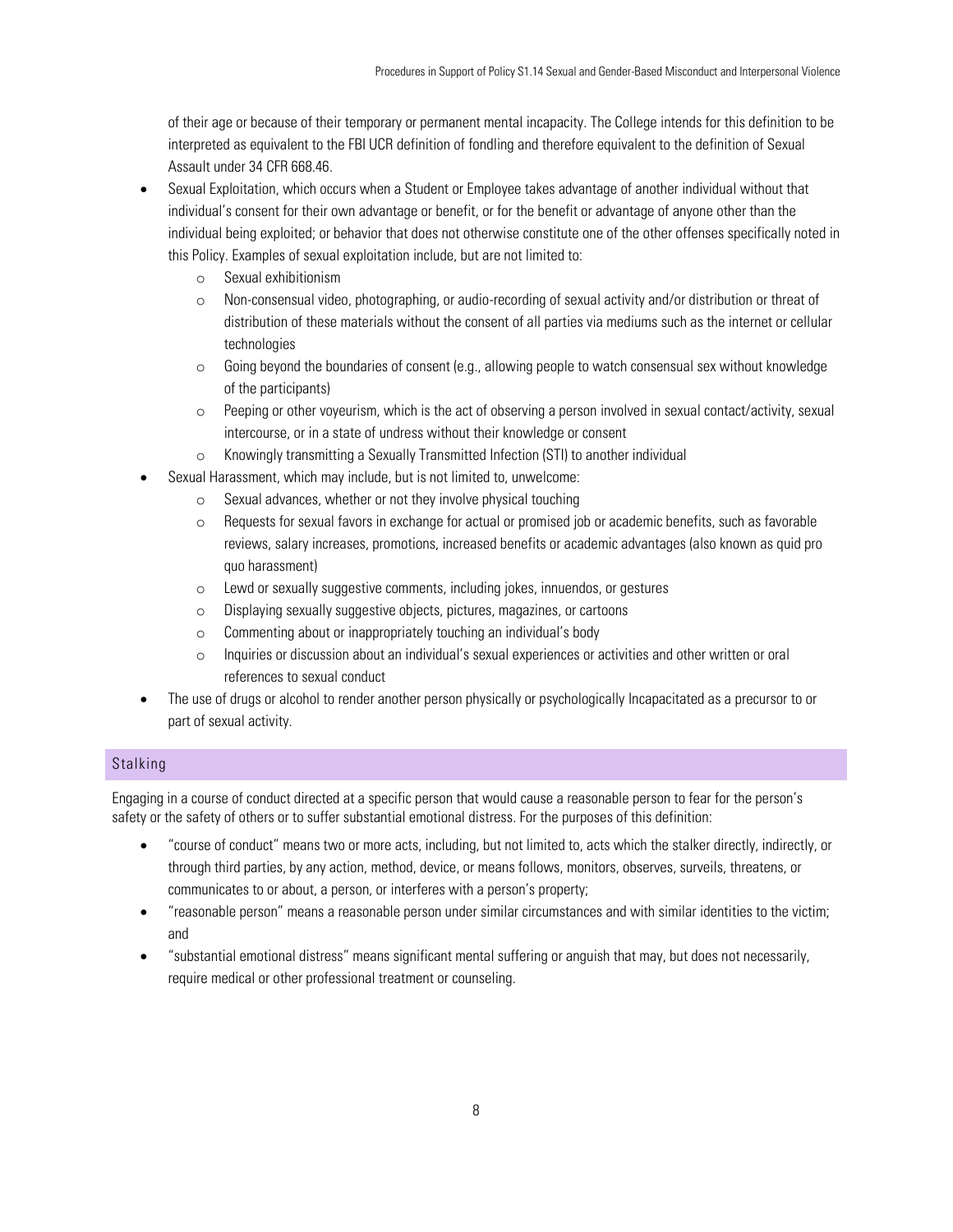Stalking behaviors and activities may include, but are not limited to, the following:

- non-consensual communication including face-to-face communication; telephone calls; voice messages; text messages, email messages, and other forms of electronic communication; written letters; gifts; or any other communications that are undesired and/or place another person in fear
- use of online, electronic, or digital technologies including:
	- o posting of pictures or information to social media
	- o sending unwanted/unsolicited emails, voicemails, or chat requests
	- o posting private or public messages on internet sites, social networking sites, and/or bulletin boards that are implicitly or explicitly directed to an individual
	- o installing spy-ware on an individual's computer or other electronic device or using Global Positioning Systems (GPS) or other technology to monitor an individual
	- o pursuing, waiting, or showing up uninvited at a workplace, place of residence, classroom, or other locations frequented by an individual
	- $\circ$  surveillance and other types of observation, whether by physical proximity or electronic means
- trespassing on the property owned or being utilized by the Complainant
- vandalizing the personal property of the Complainant or an individual close to the Complainant
- non-consensual touching
- direct physical and/or verbal threats against an individual or their loved ones
- gathering information about an individual from family, friends, co-workers, and/or classmates
- manipulative and controlling behaviors, such as threats to harm oneself or threats to harm someone close to the individual
- defamation (lying to others about the individual, etc.)

# <span id="page-8-0"></span>Jurisdiction

These Procedures pertain to acts of gender-based misconduct or interpersonal violence committed by any Student, Employee, or third party against another Student, Employee, or third party. The College may have jurisdiction over a Formal Complaint under Title IX or VAWA, or in certain circumstances under both Title IX and VAWA. The College may also have jurisdiction under its Community Standards Policies. The College maintains jurisdiction over any Student or Employee as those terms are defined herein.

#### <span id="page-8-1"></span>Jurisdiction Under Title IX

The Title IX investigative procedures apply to all investigations of claims where the alleged harassment:

- occurred in the United States; and
- occurred within the College's own program or activity or occurred in a building owned or controlled by the College; and
- if substantiated, the allegations would constitute a violation of Title IX Sexual Harassment.

#### <span id="page-8-2"></span>Jurisdiction Under VAWA

VAWA does not require that the alleged gender-based misconduct, interpersonal violence, or harassment occurred within the United States, nor does it require that the Complainant be participating in a College program or be under the College's control. Therefore, the College may have jurisdiction over a Formal Complaint where the alleged harassment occurred overseas or outside of a College program or activity. The College will follow the Title IX investigative procedures as outlined below in circumstances where the alleged harassment may constitute a violation of VAWA.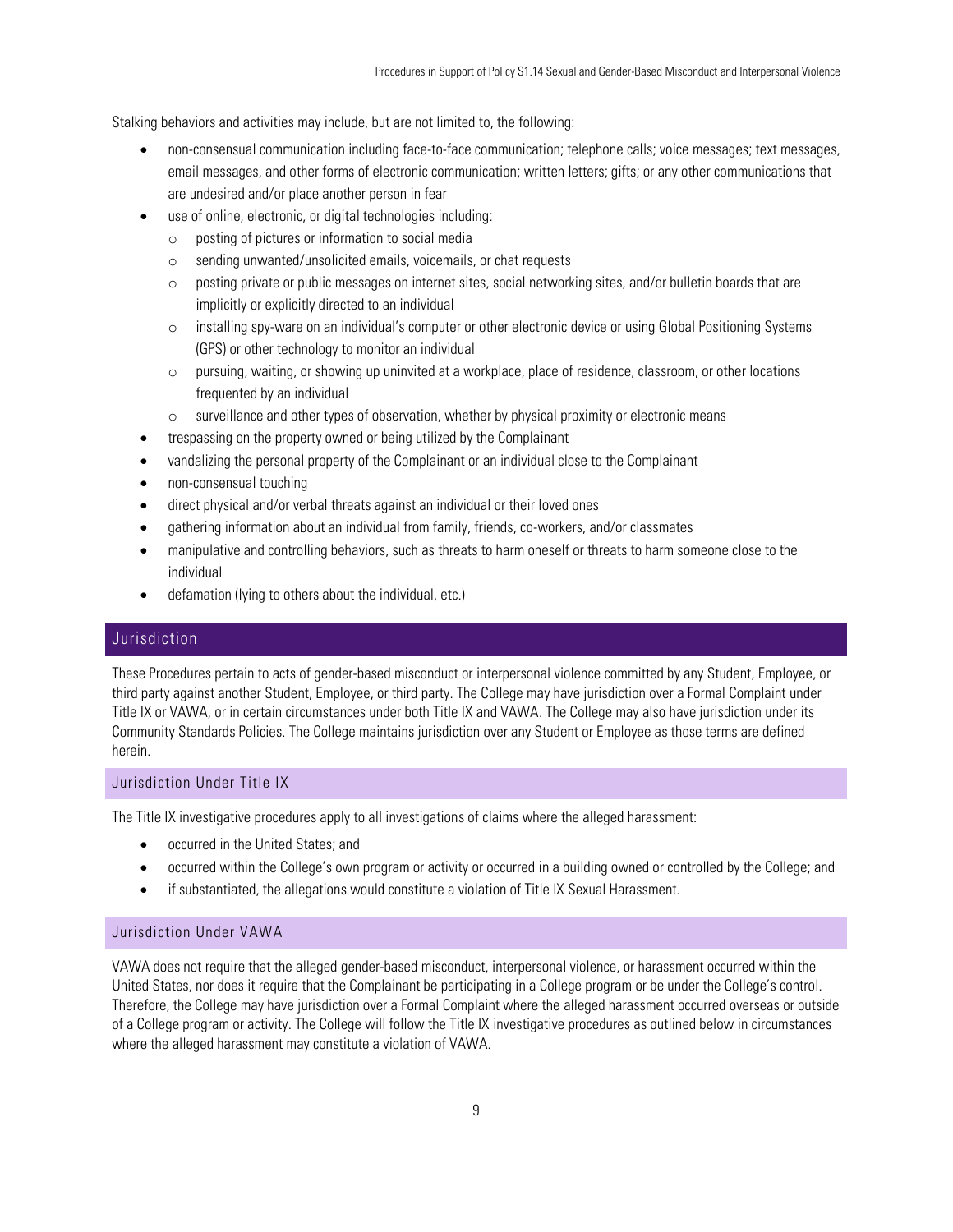#### <span id="page-9-0"></span>Jurisdiction Under the College's Community Standards Policy

When the conduct occurs outside the context of Title IX and VAWA, but the College determines that the allegations constitute an issue that may have a continuing adverse effect on College property, programs, or activities (including programs abroad), the College may investigate and take action consistent with those policies that pertain to Community Standards, personal conduct, and/or Employee, faculty, or Student grievances.

## <span id="page-9-1"></span>Determination of Jurisdiction

The Title IX Coordinator shall make a determination of jurisdiction and include this determination in the Notice of Allegations.

## <span id="page-9-2"></span>Notice of Non-Discrimination and Notice of Coordination with Harassment & Discrimination Policy

Stonehill College is committed to providing and promoting a learning and working environment that is free from sexual harassment and other forms of unlawful harassment and discrimination for everyone and does not discriminate on the basis of race, gender, disability, age, marital status, religion, color, sexual orientation, gender identity, national origin, genetics, veteran's status, or other legally protected status in any of its education or employment programs and activities. This policy prohibits specific forms of behavior that may violate Title IX; relevant provisions of the VAWA; Title VII of the Civil Rights Act of 1964 ("Title VII"); the Clery Act; and M.G.L. ch. 151B - Unlawful Discrimination Because of Race, Color, Religious Creed, National Origin, Ancestry or Sex.

The College recognizes that it is important to coordinate these Procedures with other existing policies and processes related to harassment and discrimination, knowing that harassment related to an individual's sex, sexual orientation, gender identity, or gender expression can occur in conjunction with misconduct and harassment related to a person's race, ethnicity, national origin, religion, age, pregnancy or parenting status, disability, or other protected status. Therefore, when a report is made of harassment or discrimination based on sex as well as harassment or discrimination based on some other protected status, the College's response will be governed by these Procedures. Questions about which policy or process applies in a specific instance should be directed to the Title IX Coordinator.

Employees should seek further information regarding equal opportunity, disability, harassment, discrimination, and retaliation that is not based on sex or gender with the Title IX Coordinator (see [Appendix A\)](#page-23-0).

# <span id="page-9-3"></span>The Role of Title IX Coordinator, Deputies, and Investigators

The College has designated a Title IX Coordinator who is responsible for the oversight of these Procedures. The Title IX Coordinator is responsible for overseeing and resolving all Title IX reports and identifying and addressing any patterns or systemic concerns that arise during the review of such reports. The Coordinator's responsibilities include oversight of a prompt, fair, equitable investigation and resolution process for reports of violations of applicable College policies. The Title IX Coordinator also evaluates trends on campus based on information that has been reported and makes recommendations for campus-wide training and education programs, as well as other remedial actions, designed to prevent and/or eliminate genderbased misconduct, address its effects, and prevent its recurrence.

The Title IX Coordinator may designate Deputy Title IX Coordinators to fulfill any role or activity set forth in these Procedures. In this document, the term "Title IX Coordinator" also refers to the Title IX Deputy when functioning in the Coordinator role or functioning in any other role related to their duties and responsibilities under the Law.

The list of Title IX Coordinator and Deputies can be found in [Appendix A.](#page-23-0)

Title IX Investigators conduct thorough and impartial investigations into the facts of a case including interviewing the Complainant, Respondent, witnesses, or others who may have relevant information; and collecting any other Evidence deemed relevant to a case.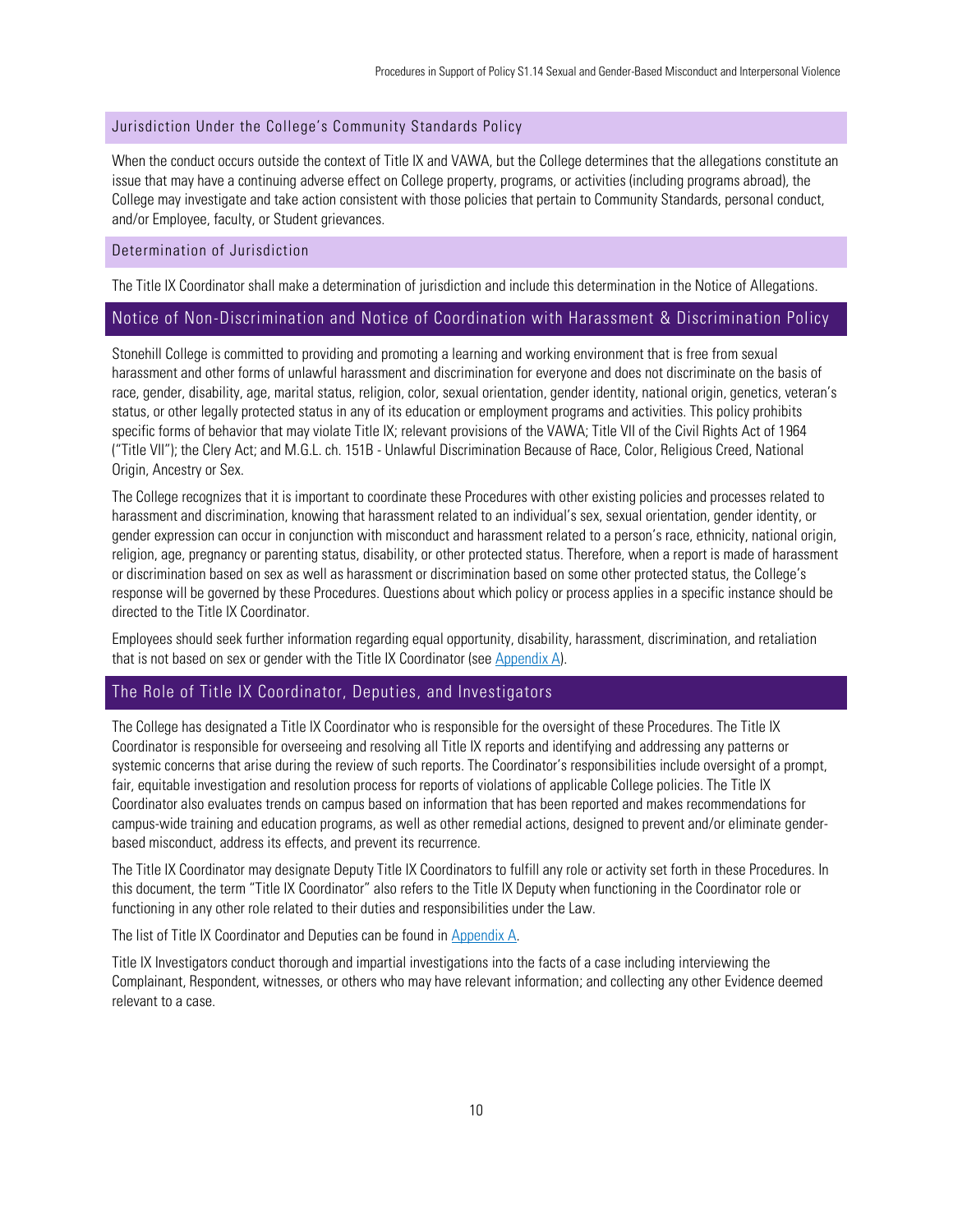# <span id="page-10-0"></span>Reporting Sexual/Gender-Based Misconduct or Interpersonal Violence

Stonehill College encourages individuals to report incidents of gender-based misconduct to the College or to law enforcement authorities. The College respects that it is the individual's decision whether or not to report the incident and that an individual can change their mind at any time. An investigation under this Policy will only commence when a Formal Complaint is submitted.

## <span id="page-10-2"></span><span id="page-10-1"></span>Reporting Options

#### Report to the College

Individuals can report gender-based misconduct to a College official with authority to take corrective measures. For the purposes of this Policy, the College affirmatively states that the Title IX Coordinator, Deputy Title IX Coordinator, Vice President for Student Affairs, the Associate Vice President for Student Affairs/Dean of Students, a Campus Police Officer, the General Counsel, and any Associate or Assistant General Counsel, are College officials with authority to take corrective measures consistent with 34 CFR 106.44(e)(6). If safety is an immediate concern, individuals should contact Campus Police at 508-565-5555, or dial 911 for assistance from law enforcement.

## <span id="page-10-3"></span>Report to Law Enforcement

Individuals can contact the Easton Police Department at 508-230-3322 or by dialing 911 from a cell phone. If the alleged criminal behavior did not occur in Easton, individuals should contact law enforcement in the appropriate jurisdiction. Campus Police can assist in contacting Easton Police or any other law enforcement agency (gender-based misconduct cases adjudicated by the College are governed in accordance with the College's policies and these Procedures and therefore the specific definitions of crimes stated in Massachusetts law do not necessarily always apply as the definitions under the policies and procedures may vary from the state definitions. However, individuals who believe they have been the victim of a crime may choose to pursue a criminal investigation through law enforcement in addition to the adjudication of the case by the College and in those instances, Massachusetts law would apply. [\(Appendix C](#page-27-0) provides definitions of Massachusetts crimes related to gender-based misconduct).

#### <span id="page-10-4"></span>Report to Both the College and Law Enforcement

Where a criminal investigation is initiated by law enforcement, the College will take reasonable steps to coordinate its investigation with law enforcement authorities and will endeavor to have the College's investigation/proceeding run concurrently with any criminal justice investigation and proceeding. In limited circumstances, the College may delay the start of its investigation in order to avoid interfering with an ongoing investigation by law enforcement officers.

The College will not, however, wait for the conclusion of a criminal proceeding to begin its own investigation and, as appropriate, will take immediate steps to provide Supportive Measures.

## <span id="page-10-5"></span>Make an Anonymous Report

An individual can make an anonymous report through the College's Sexual Assault and Title IX Resources web page. The information provided to the College in this manner will be used for Clery Act data collection and will be kept confidential. While the College will respond to anonymous reports in accordance with federal law, anonymous reports may significantly limit the College's ability to address the alleged misconduct.

#### <span id="page-10-6"></span>Take No Action

Individuals have the right not to file a report, yet they are highly encouraged to seek medical attention and counseling. Individuals who wish to report at a later date may do so by utilizing any of the options above. However, please note that a delay in reporting could create obstacles to the College's process for stopping harassment/discrimination, remedying its effects, and preventing recurrence as well as potentially weakening Evidence that could be useful in determining whether prohibited conduct occurred.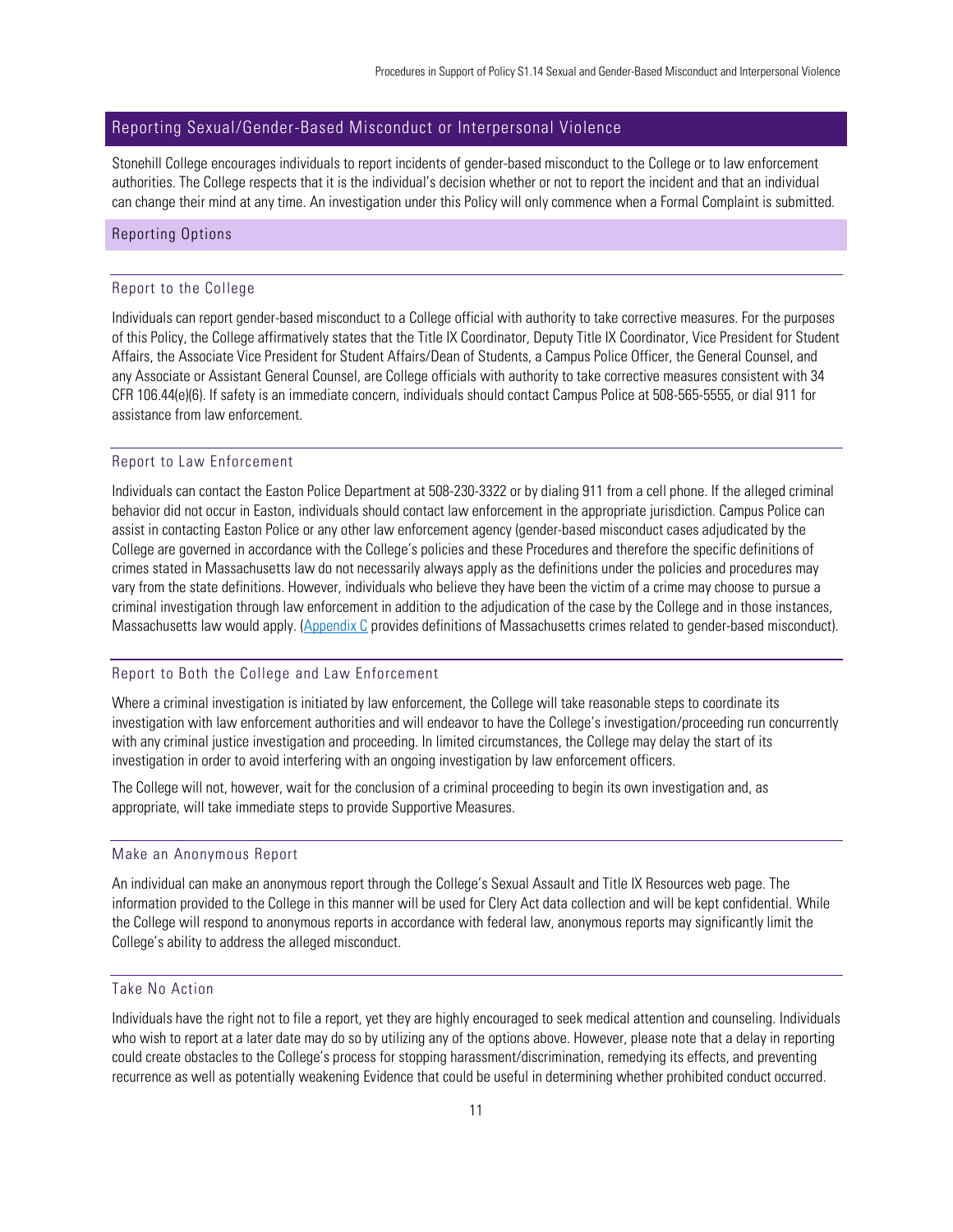#### <span id="page-11-0"></span>Amnesty

The College encourages reporting and seeks to remove barriers to reporting. The College generally will not hold an individual who reports conduct, or is a witness during an investigation, accountable for violations of College policy related to the incident, as the need to address instances of alleged gender-based misconduct will take precedent. However, the College does reserve the right to pursue possible policy violations in which an individual placed the health and safety of any person at risk or created a danger to the community.

Accordingly, in these cases, the College will not pursue disciplinary action against an individual who reports, in good faith, to be the victim of, or witness to, gender-based misconduct.

#### <span id="page-11-1"></span>Privacy and Confidentiality

The College is committed to protecting the privacy of all individuals involved in the reporting, investigation, and resolution of a report under these Procedures. The College also is committed to providing assistance to help Students, Employees, and third parties make informed choices. With respect to any report under this Policy, the College will make reasonable efforts to protect the privacy of participants, in accordance with applicable state and federal law, while balancing the need to gather information to assess the report and to take steps to eliminate conduct that violates this Policy, prevent its recurrence, and remedy its effects.

Privacy and confidentiality have distinct meanings under these Procedures.

#### **Privacy**

Privacy means that information related to a report of violations of this Policy will be shared with a limited circle of College Employees who "need to know" in order to assist in the assessment, investigation, and resolution of the report. All Employees who are involved in the College's response to reports of violations of this Policy receive specific training and guidance about sharing and safeguarding private information in accordance with state and federal law.

Further, the College will maintain as confidential any Supportive Measures provided to any individual to the extent that doing so would not impair the College's ability to provide the Supportive Measures.

The privacy of student education records will also be protected in accordance with the Family Educational Rights and Privacy Act ("FERPA"). All documentation related to a Student's report, investigation, and resolution are protected by FERPA and will not be released, except as required by law. Non-identifying information about a report may be shared with the Chief of Campus Police or designee to comply with the Clery Act (statistical information only). A Complainant's name will never be published in connection with the College's obligations under the Clery Act.

In compliance with MGL, chapter 41 sec. 98F, the College does not publish identifiable information regarding victims of genderbased and interpersonal violence in the College's Daily Crime Log. The College also does not publish such information online. In addition, individuals may request that their directory information on file at the College be removed from public sources by contacting the Title IX Coordinator or the Office of the Registrar.

#### **Confidentiality**

Confidentiality exists in the context of laws that protect certain relationships, including with medical and clinical care providers, mental health providers, counselors, and ordained clergy serving as pastoral counselors, all of whom may engage in confidential communications under Massachusetts law. The College has designated individuals who have the ability to have privileged communications as "Confidential Employees."

When information is shared by an individual with a Confidential Employee or a community professional with the same legal protections, the Confidential Employee (and/or such community professional) cannot reveal the information to any third party except when an applicable law or a court order requires or permits disclosure of such information. For example, information may be disclosed when: (i) the individual gives written consent for its disclosure; (ii) there appears to be a risk of immediate harm to self or others; or (iii) the information concerns conduct involving suspected abuse or neglect of a minor under the age of 18.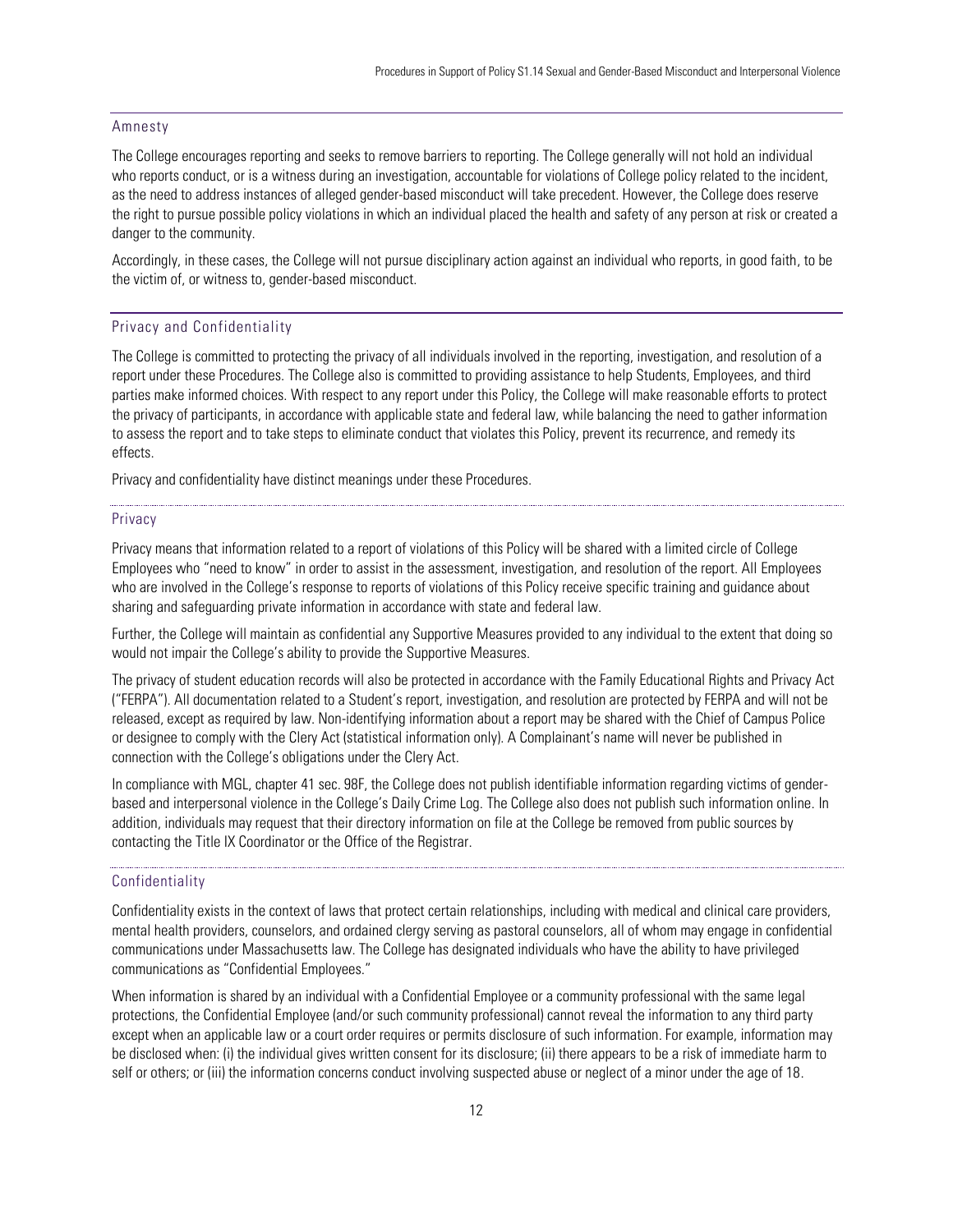The following classifications of individuals are Confidential Employees under College policy. These individuals are not required by Title IX to report any information regarding an incident of gender-based misconduct to the Title IX Coordinator of other College officials. Please note, however, that if you disclose information that you wish to remain confidential to para-professional staff, such as administrative assistants, they may be required by law to pass along the report to Campus Police or a Title IX Coordinator.

- Licensed Professional Counselors with the Commonwealth of Massachusetts whose official College responsibilities include providing mental health counseling to members of the campus community
- Licensed Medical Professionals who are registered with the Commonwealth of Massachusetts and whose official College responsibilities include providing health services to members of the campus community
- Athletic Trainers with NATABOC certification and who are licensed by the Commonwealth of Massachusetts and whose official College responsibilities include the evaluation and treatment of Student-athletes; determining the appropriate application of emergency procedures; and providing first aid as needed
- Pastoral Counselors who are ordained clergy and whose responsibilities include providing spiritual counseling to members of the campus community
- Confidential Resource Providers, who are Employees designated by the College to offer confidential services and information to Students and Employees regarding policies, procedures, and resources related to sexual violence occurring on campus; additionally, they receive training in the awareness and prevention of gender-based misconduct and trauma-informed response

In order to identify patterns or systemic issues related to violations of this policy, the College will collect non-identifying aggregate data from the College's Licensed Professional Counselors, pastoral counselors, athletic trainers, health care providers, and Confidential Resource Providers, as well as the local advocacy center. All personally identifiable information will remain confidential.

## <span id="page-12-0"></span>Employee Reporting Responsibilities

Every person identified as a Campus Security Authority (CSA) under the Clery Act must immediately report to the Title IX Coordinator or a Deputy Title IX Coordinator any violations of the Policy reported to them or observed by them, including the name of the Complainant and Respondent, if known, and all known details.

Faculty, staff, and volunteers on campus may report to the Title IX Coordinator or a Deputy Title IX Coordinator any violations of the College's Sexual and Gender-Based Misconduct and Interpersonal Violence Policy reported to them or observed by them, including the name of the Complainant and Respondent, if known, and all known details.

The only College members that are exempt from reporting violations of the Policy are licensed counselors, licensed medical professionals, pastoral counselors, athletic trainers, and Confidential Resource Providers employed in such capacities (collectively "Confidential Employees").

In accordance with Massachusetts law, the College requires everyone in the campus community, including Confidential Employees, to report the suspected abuse of children (those under the age of 18).

Disclosures of violations of the Policy that are made at public awareness events such as Take Back the Night, the Clothesline Project, candlelight vigils, protests, "Survivor Speak Outs," or other forums are not, under applicable laws, considered a report or notice to the College for purposes of triggering the College's obligation to investigate any particular incident(s). Such events may, however, inform the need for campus-wide education and prevention efforts, and the College will provide information about Title IX and Clery rights at these events. Similarly, information disclosed during a Student's participation as a subject in an Institutional Review Board-approved human subjects research protocol ("IRB Research") is not considered a report of a violation of this Policy or notice to the College of a violation of the Policy for purposes of triggering the College's obligation to investigate any particular incident(s). Institutional Review Boards may, in appropriate cases, require researchers to provide such information to all Student subjects of IRB Research.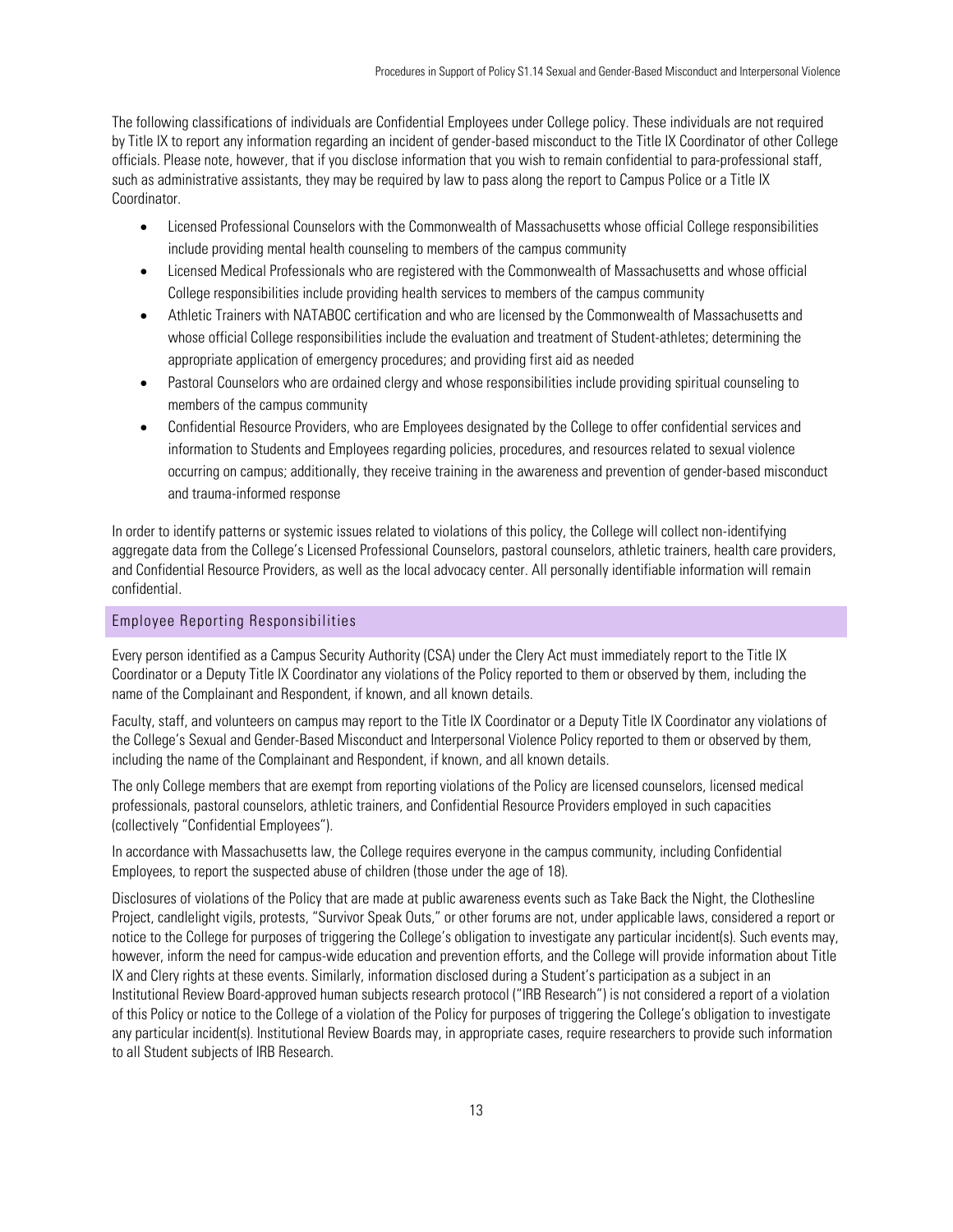# <span id="page-13-0"></span>Response to Reports

The College must have actual knowledge of alleged gender-based misconduct in order to respond to the allegations under Title IX. Actual knowledge means that notice has been given to the Title IX Coordinator, a Deputy Title IX Coordinator, or any College official who has the authority to take corrective measures. The College will respond to all reports of prohibited conduct in a prompt, equitable, and effective manner.

After receiving notice of conduct that could constitute prohibited conduct, the Title IX Coordinator or designee will take a number of initial steps. These initial steps are not an investigation. Rather, these initial steps will enable the College to assess the need to take any immediate action to address the health and safety needs of the parties and the College community. These initial steps include, but are not limited to, the following:

#### Initial Intake

Upon receipt of an initial report, the College's Title IX Coordinator or Deputy will contact the reporting individual to request a meeting to gather supplemental information (if needed), offer resources, and explain the College's processes. If the reporting individual is a potential Complainant, the outreach will also cover reasonably available Supportive Measures, the process for filing a Formal Complaint, the Complainant's right to report the alleged conduct to law enforcement (if the individual has not already done so), the difference between Privacy and Confidentiality, and the right to be protected from Retaliation.

#### Preliminary Assessment

The Title IX Coordinator, Deputy, or designee, when necessary, will conduct a preliminary assessment of the facts to determine whether the College has jurisdiction over the alleged conduct and must take any other action beyond those described in the initial intake to determine, among other things, whether the Title IX Coordinator must initiate a Formal Complaint and investigation. The Title IX Coordinator will first determine whether the reported conduct falls within the scope and jurisdiction of the Policy, and more specifically, within the jurisdiction of Title IX and/or VAWA. Based upon this assessment, the Title IX Coordinator will determine the appropriate next steps.

#### <span id="page-13-1"></span>Protective Measures and Threat Assessment

Consistent with a Complainant's right to report incidents to local law enforcement agencies or with the District Attorney's Office, in some circumstances, a Complainant may wish to seek an order of protection from a court of appropriate jurisdiction against the Respondent. College officials are available to assist individuals with this process. Complainants may also seek to restrict the Respondent's access to College property when appropriate. For assistance, individuals may contact the Title IX Coordinator or Deputy.

At times, it may be necessary for the College to take immediate action in order to protect the health, safety, wellbeing, or educational or working experience of Students, Employees, or the broader Stonehill community; to maintain academic integrity; or to uphold College values and community standards. To that end, the College reserves the right to take any interim administrative action that it deems necessary and appropriate under the particular circumstances. Such action may include removing a Respondent from a College educational or employment program or activity on an emergency basis, provided that the College undertakes an individualized safety and risk analysis, determines that an immediate threat to the physical health or safety of any Student, Employee, or other individual arising from the allegations of sexual harassment justifies removal, and provides the Respondent with notice and an opportunity to challenge the decision immediately following the removal. This provision may not be construed to modify any rights under Section 504 of the Rehabilitation Act of 1973, or the Americans with Disabilities Act.

The College may also place an Employee Respondent on administrative leave during the pendency of an investigation. This provision may not be construed to modify any rights under Section 504 of the Rehabilitation Act of 1973 or the Americans with Disabilities Act.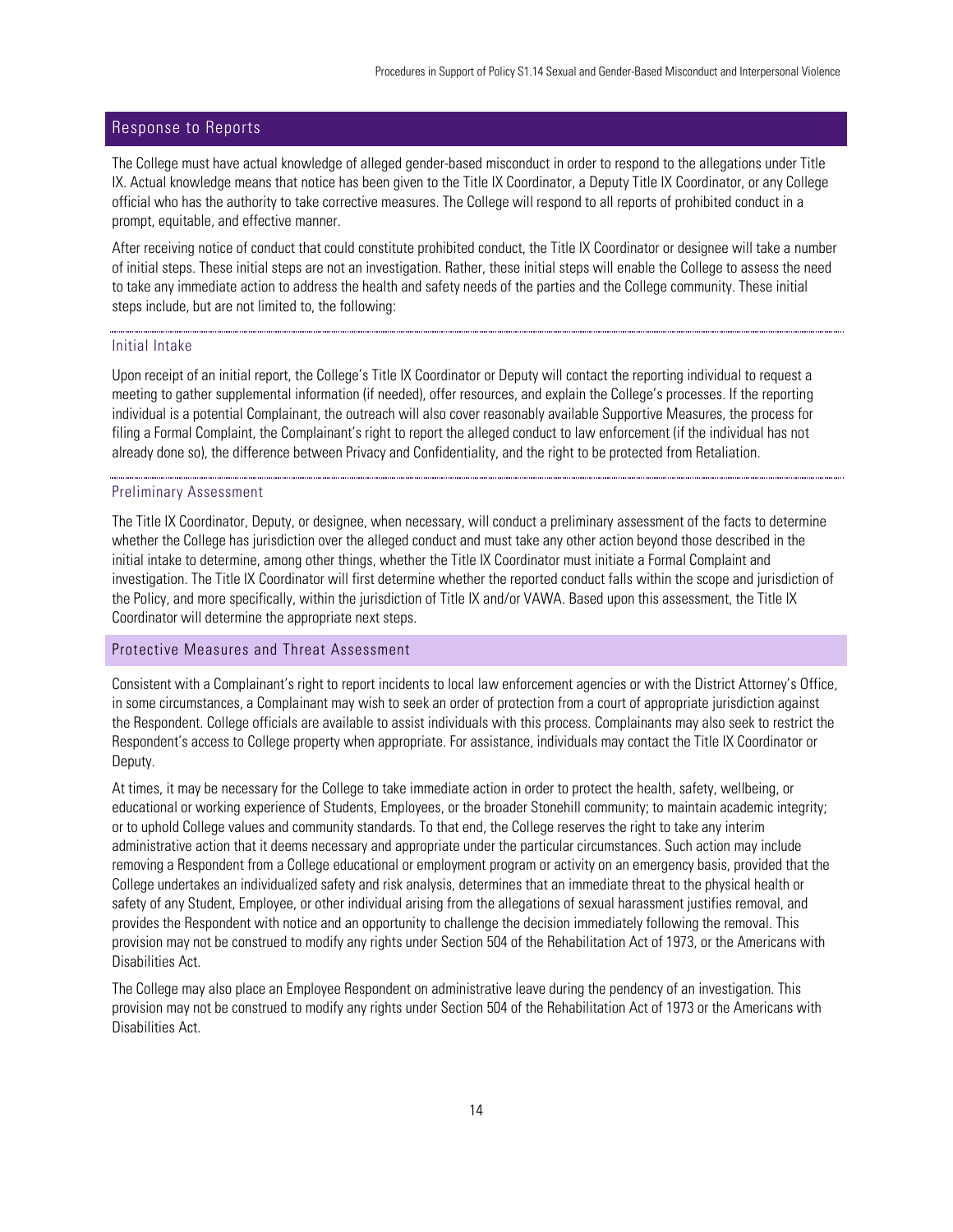## <span id="page-14-0"></span>Timely Warning

When the College, through a report to a College official, becomes aware of an ongoing threat to the health or safety of members of the campus community, College staff will issue a timely warning to the campus, pursuant to the Clery Act and consistent with Stonehil[l Timely Warning Policy F8.13.](https://stonehillpolicies.myomni.us/portal/index.php/table-of-contents-1/finance-sub/119-f8-13-timely-warning) While the College will provide enough information to safeguard the campus community, a Student's or Employee's name or other personally identifying information will not be disclosed. With all reports that involve gender-based misconduct, aggregate data will be provided to Campus Police so a statistic can be included in Stonehill's Annual Security Report in compliance with the Clery Act.

#### <span id="page-14-1"></span>Duty to Report to Outside Agencies

In certain circumstances where there may be an imminent threat of harm, the College may need to report an incident to law enforcement authorities, including law enforcement agencies at other colleges and universities or their equivalent campus safety departments, even when a victim may not wish to report. Additionally, if the College has reason to believe that an individual under the age of 18 has been the victim of violence, the College may be required to report the information to the Massachusetts Department of Children and Families, as well as law enforcement.

#### <span id="page-14-2"></span>Option to Not Participate by Complainant

Students, Employees, and all members of the College community have the right under Title IX to expect that reports of genderbased misconduct will be taken seriously by the College. In accordance with federal law, the College has a duty to respond to all reports of gender-based misconduct made to any College official.

Consistent with Title IX Regulations, the College will respect a Complainant's decision not to file a Formal Complaint and/or request that the College not pursue an investigation unless the Title IX Coordinator determines that to do so would subject the College community to an unsafe or unhealthy environment. Specifically, in balancing the Complainant's request not to proceed against its responsibility to provide a safe and non-discriminatory environment for all community members, the College will consider the following factors:

- the seriousness of the alleged conduct;
- the respective ages and roles of the Complainant and the Respondent;
- whether there have been other reports of violations of this Policy involving the Respondent;
- whether the information contained in the report suggests there is a risk of the Respondent committing additional violations of this Policy;
- whether the Respondent has a history of arrests or records indicating a history of violence;
- whether the reported conduct included threats of further sexual violence or other violence against the Complainant or other individuals;
- whether the reported conduct was committed by multiple individuals;
- whether the reported conduct was perpetrated with a weapon or drugs; and
- whether the College possesses other means to obtain relevant evidence (e.g., security cameras, other witnesses, or physical evidence).

Where the College is unable to act consistent with the decision by the Complainant to not file a Formal Complaint and/or participate in an investigation, the Title IX Coordinator will inform the Complainant about the College's chosen course of action. In cases when the College determines the need to move forward with an investigation, the Complainant will not be required to participate in the process. An informal course of action may include steps to eliminate the effects of violations of this policy and prevent its recurrence that do not involve formal disciplinary action against a Respondent or revealing the identity of the Complainant.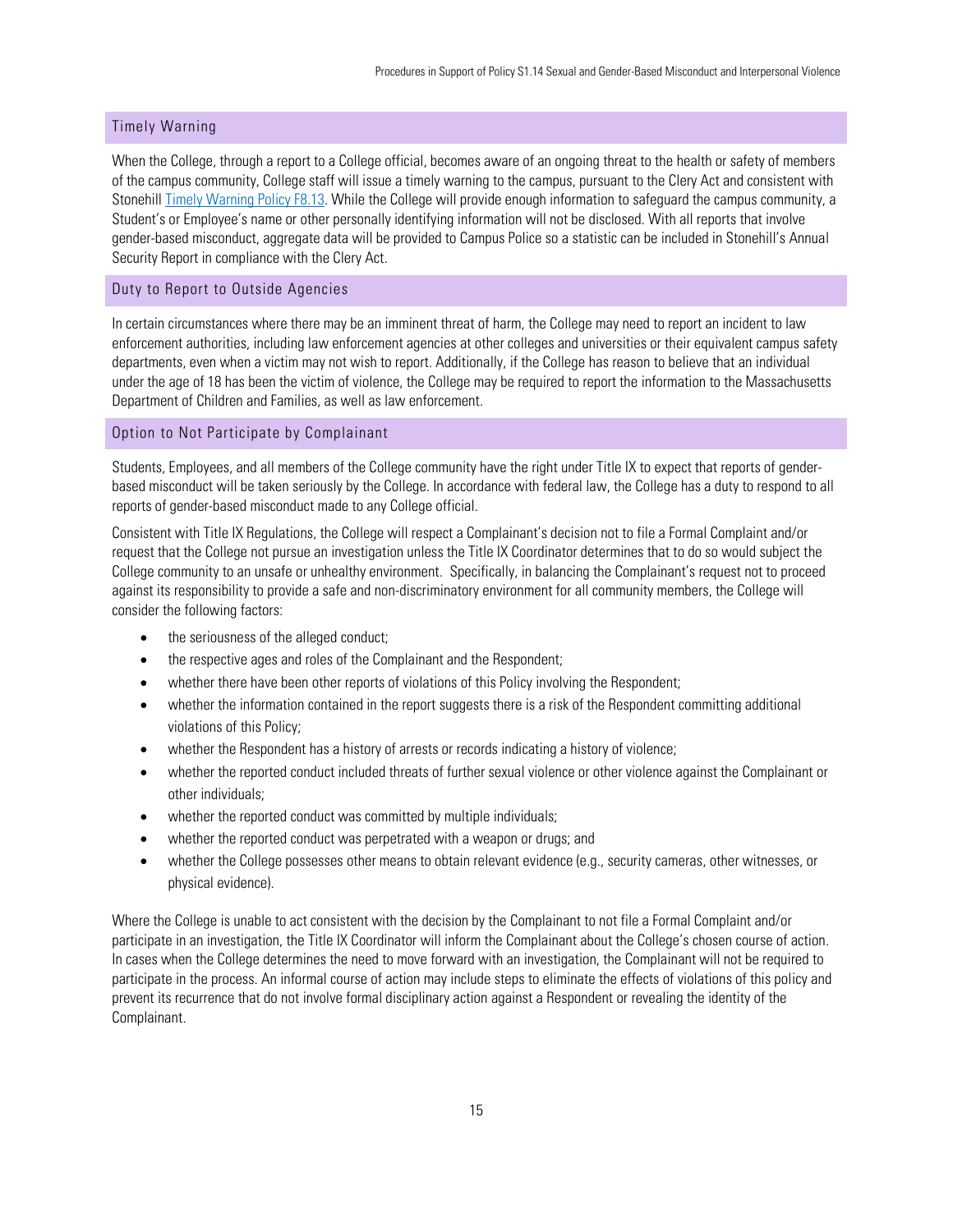## <span id="page-15-0"></span>Dismissal and Consolidation of Formal Complaints

The College may be required or permitted to dismiss Formal Complaints upon their filing or during the course of the Grievance Process. Additionally, the College maintains discretion to consolidate Formal Complaints.

## <span id="page-15-1"></span>Dismissal

If the conduct alleged in a Formal Complaint would not constitute Prohibited Conduct, even if proved; did not occur in the College's education program or activity; did not, with respect to Title IX, occur against a person in the United States, or, with respect to VAWA, did not constitute an act of interpersonal violence, then the College, in accordance with Title IX and/or VAWA, must dismiss the Formal Complaint with regard to that reported conduct. The Title IX Coordinator will, if appropriate, refer the reported conduct to the appropriate administrator for handling consistent with any other pertinent College policy. If new information is subsequently provided, the decision whether or not to proceed under the Policy will be reevaluated.

The College may dismiss a Formal Complaint or any allegations therein, if at any time during the investigation or hearing: a Complainant notifies the Title IX Coordinator in writing that the Complainant would like to withdraw the Formal Complaint or any allegations therein; the Respondent is no longer enrolled or employed at the College; or specific circumstances prevent the College from gathering Evidence sufficient to reach a determination as to the Formal Complaint or allegations therein.

Upon a dismissal required or permitted pursuant this section, the College will promptly send written notice of the dismissal and reason(s) therefore simultaneously to the parties.

## <span id="page-15-2"></span>Consolidation

The College may consolidate Formal Complaints as to allegations of Prohibited Conduct against more than one Respondent, or by more than one Complainant against one or more Respondents, or by one party against the other party, where the allegations of Prohibited Conduct arise out of the same facts or circumstances.

# <span id="page-15-3"></span>The Grievance Process

The College will only initiate the investigative process<sup>3</sup> once a Formal Complaint is filed. When a Formal Complaint is made, the Title IX Coordinator or Deputy will assess the complaint to determine whether or not the complaint falls under the jurisdiction of this Policy. If so, it will be assigned for investigation to a Title IX Investigator or Investigators, depending upon the complaint and/or as determined by the Title IX Coordinator.

The College will take appropriate actions to ensure that investigations of gender-based misconduct complaints are completed in a prompt and equitable manner, with a dedication to impartial fact finding. In the event of any significant or unusual delay of process, all parties will be notified in writing.

Major steps of the Grievance Process are normally as follows:

- 1. Upon approval by the Title IX Coordinator, the Deputy Title IX Coordinator will send notice of allegations to the parties. The notice of allegations will include the following information:
	- a. the allegations, including reference to specific sections of the College's policies which are alleged to have been violated, as well as the conduct that constitutes gender-based misconduct;
	- b. the identities of the parties alleged to be involved in the incident, if known;
	- c. the date and location of the alleged incident, if known;
	- d. a statement of determination of jurisdiction;

<sup>&</sup>lt;sup>3</sup> If the Respondent is a College employee, all references to the Associate Vice President for Student Affairs/Dean of Students are replaced by the Director of Human Resources. Additionally, a Deputy Title IX Coordinator will serve as the Title IX Coordinator in those cases.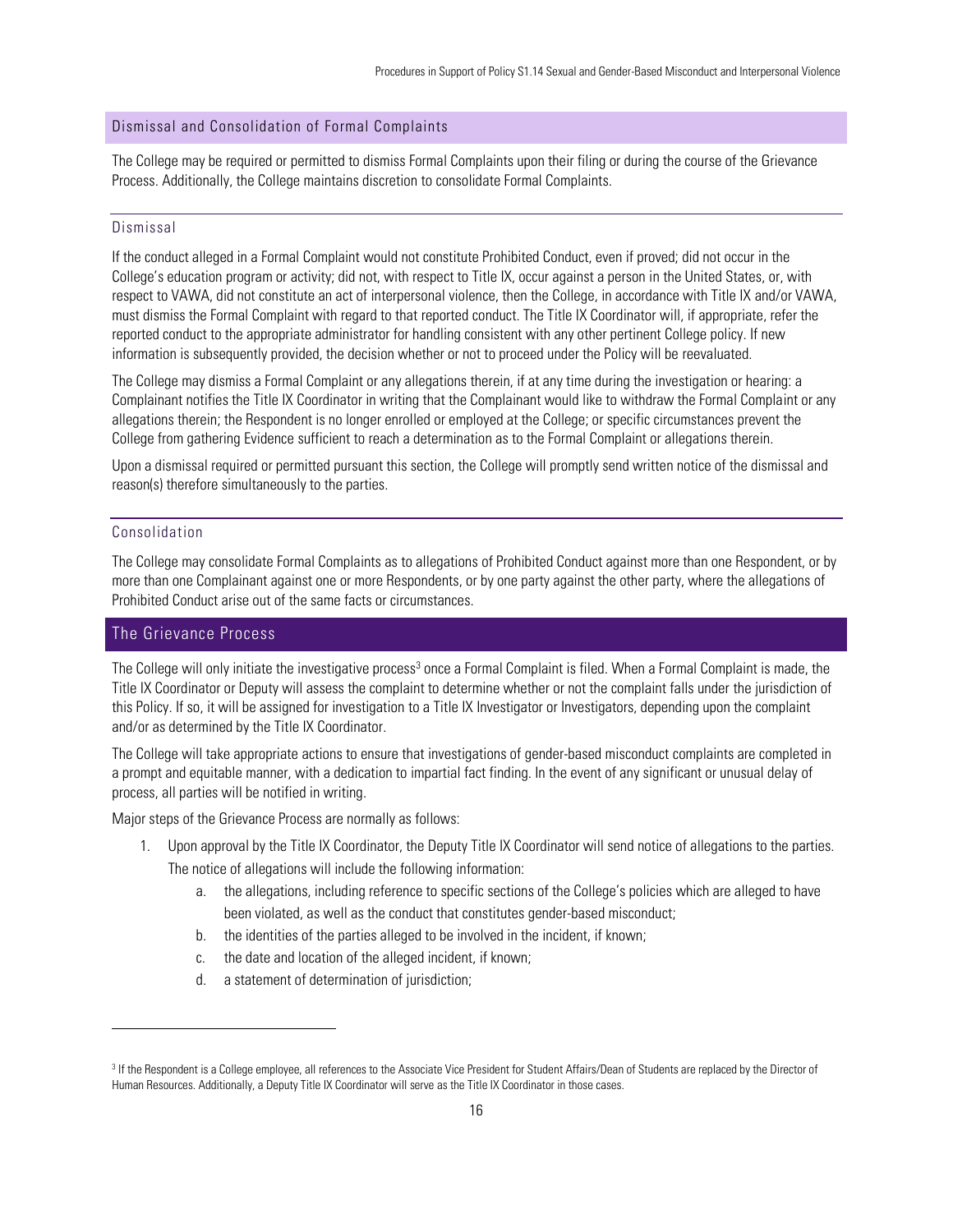- e. a statement, as required under federal regulations, that there is a presumption that the Respondent is not responsible for the alleged conduct and that a determination regarding responsibility is made at the conclusion of the Grievance Process;
- f. a copy of the College's Grievance Process, which may be included as an attachment or link;
- g. notice that the parties may request to inspect and review Evidence, including Evidence the College does not intend to rely on in reaching a determination and the right to refer to and use such evidence during the investigation and hearing;
- h. notice that informs the parties that knowingly making false statements or knowingly submitting false information during the Grievance Process is a violation of College policy;
- i. notice that informs the parties that if the College decides later to investigate allegations not included in the notice provided, the College will provide notice of the new allegations;
- j. notice that the standard of proof and the burden of gathering Evidence sufficient to reach a determination regarding responsibility rests with the College and not with the parties;
- k. notice that the parties shall have an equal opportunity to present witnesses and other Evidence and to have an Advisor present; and
- l. notice that the parties can mutually agree to engage in voluntary, informal resolution at any time prior to a determination being reached.
- m. invitation to meet and discuss the informal and formal resolution processes.
- 2. If an informal resolution process is selected, the formal process will pause and the informal resolution process will proceed.
- 3. If a formal process is selected, the Investigator will contact the parties and identified witnesses after issuance of the notice of allegations to schedule initial investigative meetings.
- 4. Prior to completion of the investigative report, the Investigator will send to each party and Advisor, if any, the Evidence subject to inspection and review in an electronic format or a hard copy, and the parties will have 10 days to submit a written response, which the Investigator will consider prior to the completion of the investigative report.
- 5. The Investigator will create an investigative report that fairly summarizes relevant Evidence and, at least 10 days prior to a hearing, send to each party and Advisor, if any, the investigative report in an electronic format or a hard copy, for their review and written response.
- 6. The General Counsel will designate an individual to oversee the hearing (the "Hearing Officer").
- 7. The Investigator will submit to the Hearing Officer the investigative report.
- 8. The Hearing Officer will schedule the hearing and set the approximate schedule of witness examinations. All such examinations shall for the sake of efficiency be scheduled on the least number of days possible. The Hearing Officer shall have the ability, for good cause, to postpone or delay the hearing by giving notice in writing to the parties and their Advisors, if any, and any witnesses.
- 9. The parties may submit to the Hearing Officer requests that additional relevant witnesses or Evidence be presented at the hearing. Any such requests shall be submitted in writing no later than 3 business days before the start of the hearing. During the hearing, the parties will have the opportunity to offer clarifications regarding the final investigative report.
- 10. The Hearing Officer will conduct a live hearing that occurs in "real-time" and allows for both parties to see and hear questioning of the parties and witnesses by the Investigator. The originally scheduled hearing and any subsequent hearings due to postponements or the need for additional time for the Hearing Officer to hear all relevant Evidence shall collectively be considered the live hearing. The College will provide a virtual hearing if requested by either party. The Hearing Officer will ensure an equal opportunity for the parties to present witnesses, including fact and expert witnesses. A recording of the hearing will be made available for the parties' inspection and review.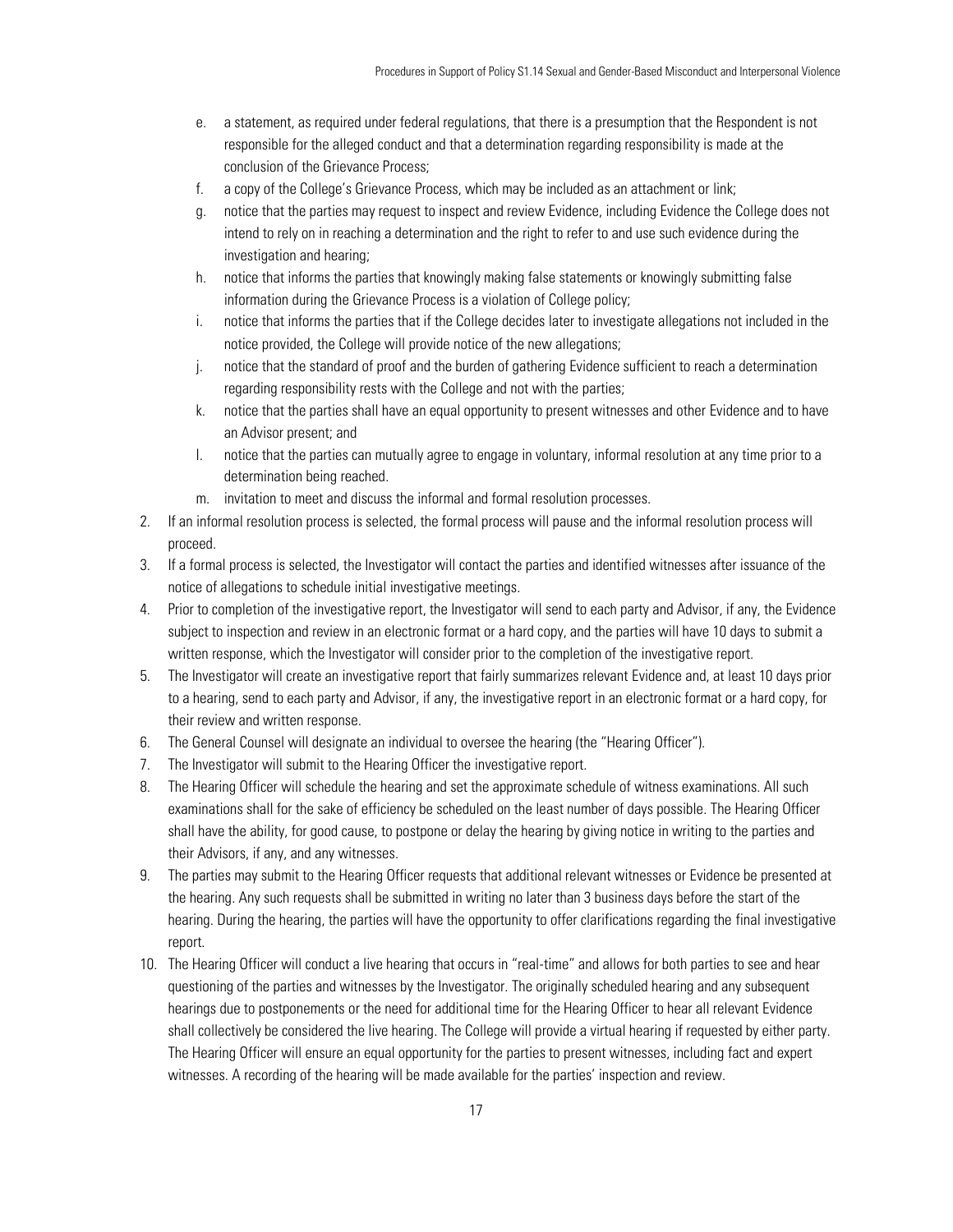- 11. At the hearing (which can take place over several days, sessions, or other increment), the Investigator shall ask questions of the parties and witnesses called. The parties and their Advisors may not participate or speak during the Investigator's direct questioning of parties or witnesses. The parties may take notes, or, at their own expense, have a transcriber present, but are not allowed to audio or video tape the interviews on their own (as a recording will be provided by the College). At the conclusion of the Investigator's direct examination of a party or witness, either party's Advisor may request an opportunity for direct and/or cross-examination of a party or witness (as the case may be). The Investigator shall have the opportunity to cross-examine any witness or party. The Hearing Officer shall be the final arbitrator on the permissibility of any question asked. Parties may not conduct direct or cross examination themselves; all such examinations must be conducted by their Advisor.
- 12. During the hearing, the Hearing Officer may, at the request of a party or the Investigator, allow additional witnesses not previously identified, including witnesses not initially interviewed by the Investigator, to offer information that becomes known after the commencement of the hearing, becomes relevant as a result of information discovered at the hearing, or rebuts or supports information provided at the hearing. The Hearing Officer shall use usual and standard determinations of relevance in deciding whether to allow additional witnesses. If such witnesses are allowed, they shall be questioned in the same manner as detailed in paragraph 12 above.
- 13. If a party or witness did not submit to cross-examination at the live hearing, the Hearing Officer may not rely on any statement of that party or witness in reaching a determination regarding responsibility. Additionally, the Hearing Officer will not draw an inference about the recommended determination regarding responsibility based solely on a party's or witness's absence from the live hearing or refusal to answer cross-examination or other questions.
- 14. Consistent with the rape shield law, the Hearing Officer shall determine the permissibility of Evidence or questions regarding sexual behavior under the following process: the Hearing Officer shall only allow questions or Evidence of a Complainant's sexual behavior in the following circumstances: (1) the Evidence is offered to prove that someone other than the Respondent was the source of the injury/harassment to the Complainant, (2) the Evidence is offered to prove that the Complainant Consented to the reported conduct, (3) the probative value of the Evidence outweighs the danger of harm to the Complainant, or (4) the Complainant has placed their sexual behavior or sexual predisposition into controversy and the Respondent is introducing Evidence to dispute the Complainant's claims. If the Respondent intends to offer such Evidence, the Respondent must provide notice to the Hearing Officer and the Complainant's Advisor at least 14 days before the scheduled direct or cross-examination and the Hearing Officer shall conduct a hearing with the Advisors for the parties to argue the matter and for the Hearing Officer to decide as to the permissibility of the Evidence.
- 15. The Hearing Officer will submit to the Associate Vice President for Student Affairs/Dean of Students (the Decision Maker) a written recommended determination that contains, at a minimum, the following:
	- a. Identification of the section(s) of Title IX, VAWA, or the College's Community Standards and/or other policies alleged to have been violated, if any;
	- b. A description of the procedural steps taken from the receipt of the Formal Complaint through the determination, including any notifications to the parties, interviews with parties and witnesses, site visits, methods used to gather other evidence, and hearings held;
	- c. Findings of fact supporting the recommended determination;
	- d. Conclusions regarding the application of the College's policy to the facts of the conduct allegedly constituting gender-based misconduct or a violation of VAWA;
	- e. A recommended determination regarding responsibility using the appropriate standard of evidence as to each allegation and/or any lesser offense (for example, if a Complainant alleges that the Respondent committed sexual assault, the Hearing Officer could conclude that the Respondent is not responsible for sexual assault but is responsible for sexual harassment), and the rationale for each recommended determination;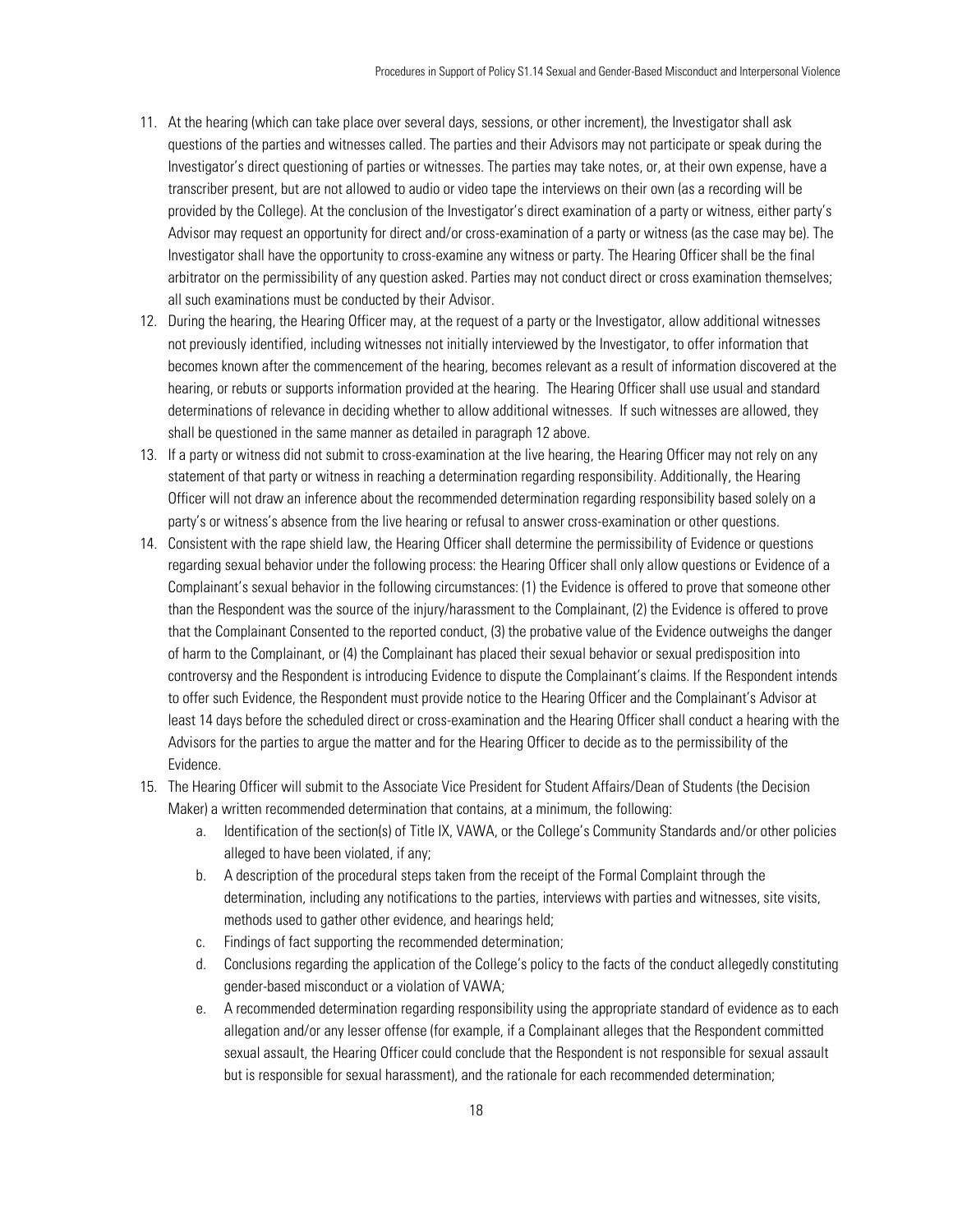- f. A recommendation regarding disciplinary sanctions and/or remedies;
- g. Any remediation efforts designed to restore or preserve access to the College's education program or activity; and
- h. A statement explaining the College's appeal procedures and permissible bases for the Complainant and Respondent to appeal.
- 16. The Associate Vice President for Student Affairs/Dean of Students, as the Decision Maker, will review the Hearing Officer's recommended determination to ensure that the findings and recommended sanctions are supported by the facts. The Associate Vice President for Student Affairs/Dean of Students will then issue to the parties a determination regarding responsibility and offer to meet with each of the parties separately.
- 17. The College will disclose, in writing, to the Respondent and the Complainant (or if the individual is deceased as a result of such crime or offense, to the next of kin), the final results of any institutional adjudication of any violent crime or non-forcible sex offense. Additionally, the results of the initial outcome and the appeal outcome (if an appeal is sought) will be provided in writing and simultaneously to both the Complainant and Respondent in every Formal Complaint of sexual assault, dating violence, domestic violence, or stalking. The notice of outcome will include the outcome, the reason for the outcome, and the sanction associated with the outcome.

## <span id="page-18-0"></span>Due Process Affirmation

Consistent with the requirements of the Law, the College affirms that:

- There is a presumption of innocence for the Respondent throughout the Grievance Process.
- The College will objectively evaluate all evidence including inculpatory and exculpatory evidence.
- All Title IX Coordinators, investigators, and decision-makers will be free of conflicts of interest or bias for or against Complainants or Respondents.
- No party will be denied due process protections.
- Nothing under these Procedures or the Law diminishes rights available to any individual under Title VII, which prohibits sex discrimination in an employment context.
- The obligation to comply with Title IX is not obviated or alleviated by any state or local law.
- All records of proceedings shall be maintained for seven years.

## <span id="page-18-1"></span>Statement of Rights

It is the goal of Stonehill College to ensure that individuals have access to needed resources, services, and information. The College assures that all those involved in incidents of gender-based misconduct will:

- 1. Be notified of available spiritual and personal counseling, mental health, medical, or other resource, both on campus and in the community, as appropriate.
- 2. Receive notification of options for and available assistance in changing academic, living, and working situations after an alleged incident of gender-based misconduct, if so requested and if such changes are reasonably available (no charges or investigation, campus or criminal, need to occur before this option is available).
- 3. Have the opportunity to challenge and request the removal of any College official from participation in the process based on bias or prejudice.
- 4. Have the matter investigated in a prompt manner by appropriately trained investigators.
- 5. Have the matter handled in accordance with College policy.
- 6. Be able to access a Confidential Resource Provider.
- 7. Be accompanied by an Advisor, who may be an attorney, to any meeting or disciplinary proceeding in which the Complainant or Respondent is required to be present. Individuals who are witnesses to the incident or are otherwise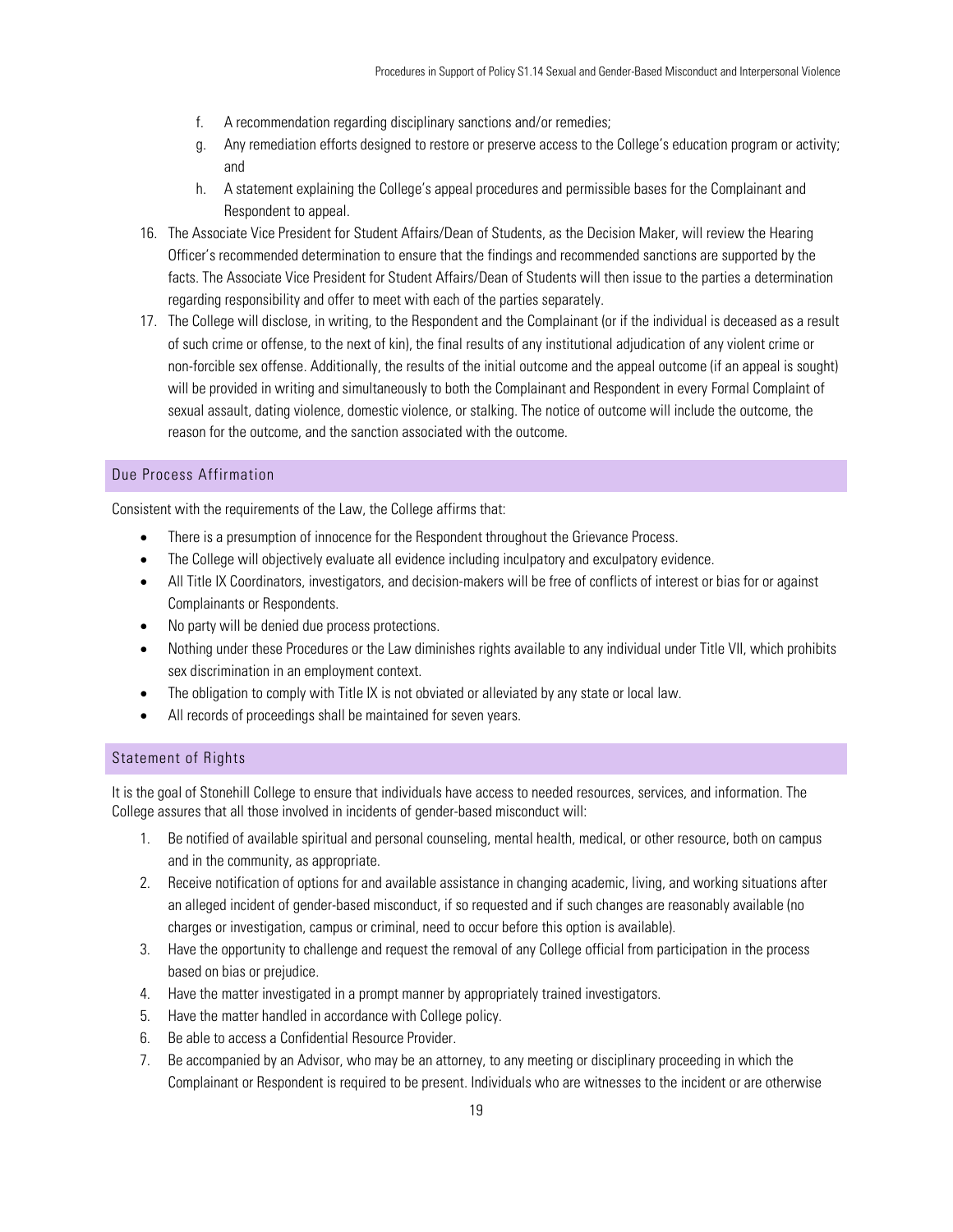involved in the matter cannot serve as Advisors. An Advisor may not directly address the Title IX Investigators or otherwise participate actively in the investigation except during cross-examination. The College will not unreasonably delay the investigation or determination of the outcome based on the availability of an Advisor.

- 8. Be allowed to submit potential witness names for consideration and be informed of all witnesses being interviewed by an investigator and be present during such interviews.
- 9. Be allowed to submit questions for the Investigator to ask during the investigation or to engage in cross-examination. Cross-examination will be allowed as follows:
	- a. Cross-examination will be conducted during a live hearing with all parties in the same room or connected via closed circuit television or similar technology;
	- b. Cross-examination must be conducted by an Advisor present at the hearing. If the party does not have their own Advisor, the College shall provide the party an Advisor aligned with that party to conduct crossexamination;
	- c. Each party shall be permitted to ask the other party and any witnesses all relevant questions and follow-up questions, including challenges to credibility.
	- d. Cross-examination will be subject to the rape shield protections found in Federal Rules of Evidence, Rule 412, which are intended to safeguard Complainants against invasion of privacy, potential embarrassment, and stereotyping apply.
	- e. Cross-examination will be monitored by the Hearing Officer, who shall determine the permissibility of each question. If a question is excluded, the Hearing Officer must explain to the party's Advisor the basis for the exclusion.
- 10. Be allowed to review and respond to pertinent Evidence received.
- 11. Be allowed to review and respond to the investigative report prior to the hearing.
- 12. Not have irrelevant prior sexual history admitted into the investigation.
- 13. Be notified in writing within 10 business days of the formal decision of the Associate Vice President for Student Affairs/Dean of Students.
- 14. Be allowed to appeal the decision in accordance with the standards for appeal.
- 15. Be free from any behavior that may be construed by the College to be intimidating, harassing, or retaliatory and have the College respond promptly to any such report to stop it and appropriately discipline any party who engaged in retaliatory conduct.

## <span id="page-19-0"></span>Rights Specific to a Complainant

The College assures that all Students and Employees making a complaint of gender-based misconduct will have the option of choosing to whom the complaint is made (the College, local law enforcement, or both). The Complainant can also choose not to participate in an investigation; however, the College will investigate any report it deems necessary to protect the safety of the College community or in compliance with applicable law.

## <span id="page-19-1"></span>Rights Specific to a Respondent

The College assures that all Students and Employees accused of gender-based misconduct will be notified in accordance with College policy. Such notice will include sufficient details and allow for sufficient time to allow the Respondent to prepare a response before any interview.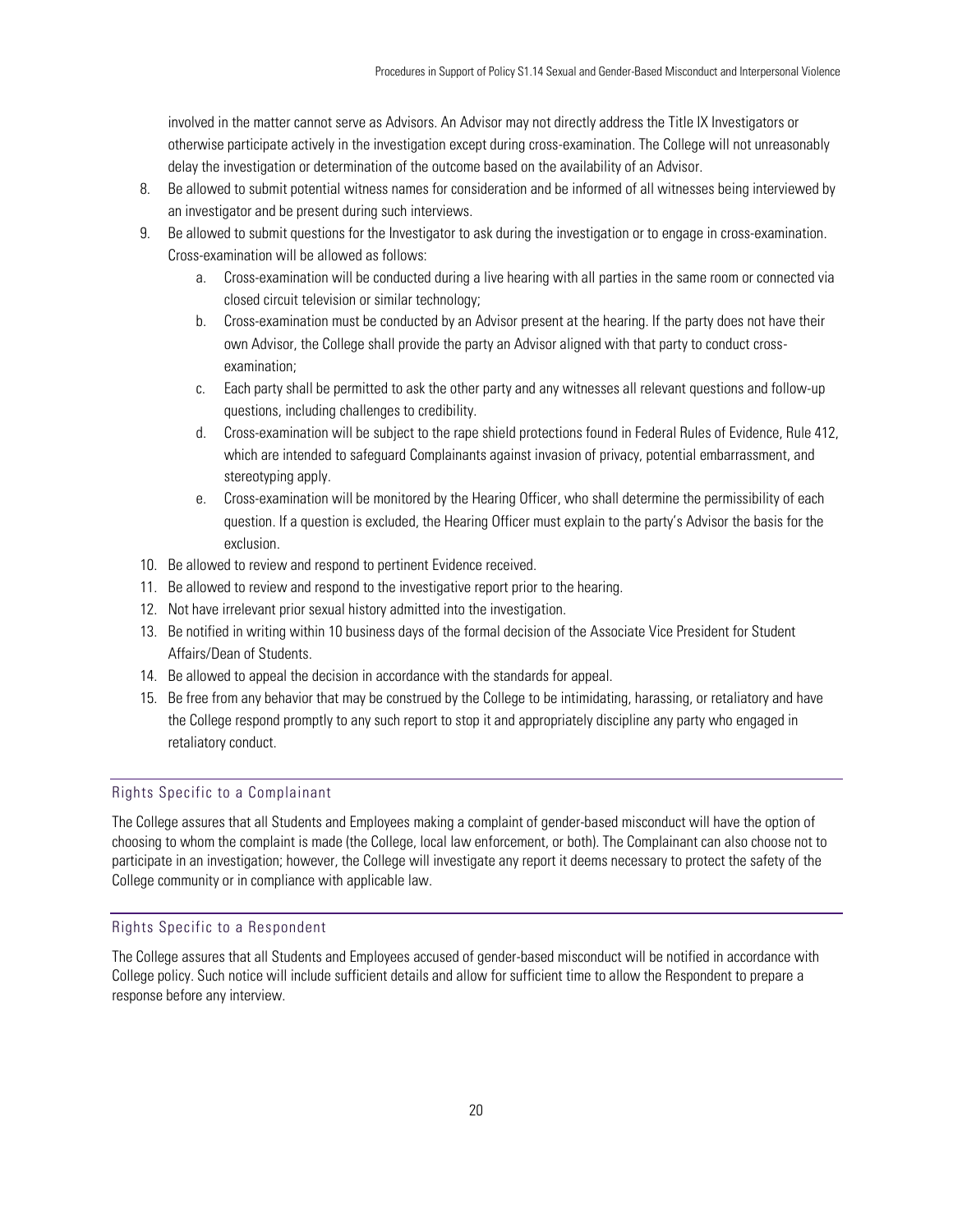# <span id="page-20-0"></span>Informal Resolution Process

Where appropriate, the College, upon the recommendation by the Title IX Coordinator and with agreement from the parties, may attempt to resolve allegations of violations of the Policy by taking immediate and corrective measures to stop the conduct, address its effects, and prevent recurrence without a formal investigation and determination that a violation of the Policy has occurred. The informal resolution process may include mediation, restorative justice, or other models of informal resolution. The particular form of the informal resolution process will be discussed with the parties to determine the best way to proceed. An informal resolution process may only take place when a Formal Complaint is on file with the College. As detailed above, a notice disclosing the allegations will be sent to the parties after the filing of a Formal Complaint. Participation in the informal resolution process is voluntary and either party can request to end the informal resolution process at any time and request a formal investigation. Both parties must provide written consent to participate in an informal resolution process. In some instances, and at any time, the College, on its own, may determine that an informal resolution process is not appropriate, in which case, the College will notify the parties that it is ending the informal resolution process and initiating a formal investigation. The informal resolution process will conclude with both parties consenting in writing to an agreed-upon outcome, which is final and not subject to appeal.

The College does not require participation in an informal resolution process as a condition of enrollment or continuing enrollment, or employment or continuing employment, or enjoyment of any other right.

Once the parties agree to begin an informal resolution process, the College will work with the parties to develop a written plan, which will provide the requirements of the informal resolution process including any circumstances under which it will preclude the parties from resuming a Formal Complaint arising from the same allegations, and informing the parties that at any time prior to agreeing to a resolution, either party has the right to withdraw from the informal resolution process and resume the Grievance Process.

The College does not offer an informal resolution process to resolve allegations that an Employee violated a Student's rights under this Policy.

## <span id="page-20-1"></span>Appeals

A Respondent or Complainant may appeal from a determination regarding responsibility or from the College's dismissal of a Formal Complaint or any allegations contained therein no later than five business days after receiving the decision in writing. The appeal is to be submitted in writing to the Vice President for Student Affairs, who will consider the matter based on the following criteria:

- 1. an alleged procedural irregularity that materially affected the outcome;
- 2. new Evidence that was not reasonably available at the time the determination or dismissal was made and if not considered, could materially affect the outcome;
- 3. an allegation that the Title IX Coordinator, Investigator, Hearing Officer, or Decision Maker had a conflict of interest or bias that affected the outcome of the matter that was not previously known or raised and that the party was not provided an opportunity to either challenge or assent prior to the issue being raised on appeal.

## <span id="page-20-2"></span>Appeals Process

Once an appeal is received, the other party will be notified in writing and provided with an opportunity to review the submitted appeal and submit a written response within five business days. Deadlines may be extended at the discretion of the Vice President for Student Affairs under exceptional circumstances. A deadline extension request must be submitted in writing. Upon receipt of all documents, the Vice President for Student Affairs will review the file limited to the grounds identified on appeal. On appeal, the burden is on the appellant to prove that the appeal has merit. Appeals are reviews of the record only and are not a new investigation of the Formal Complaint. There are no additional meetings with the involved parties unless the Vice President for Student Affairs wishes to seek clarification about a party's written appeal or written response to an appeal.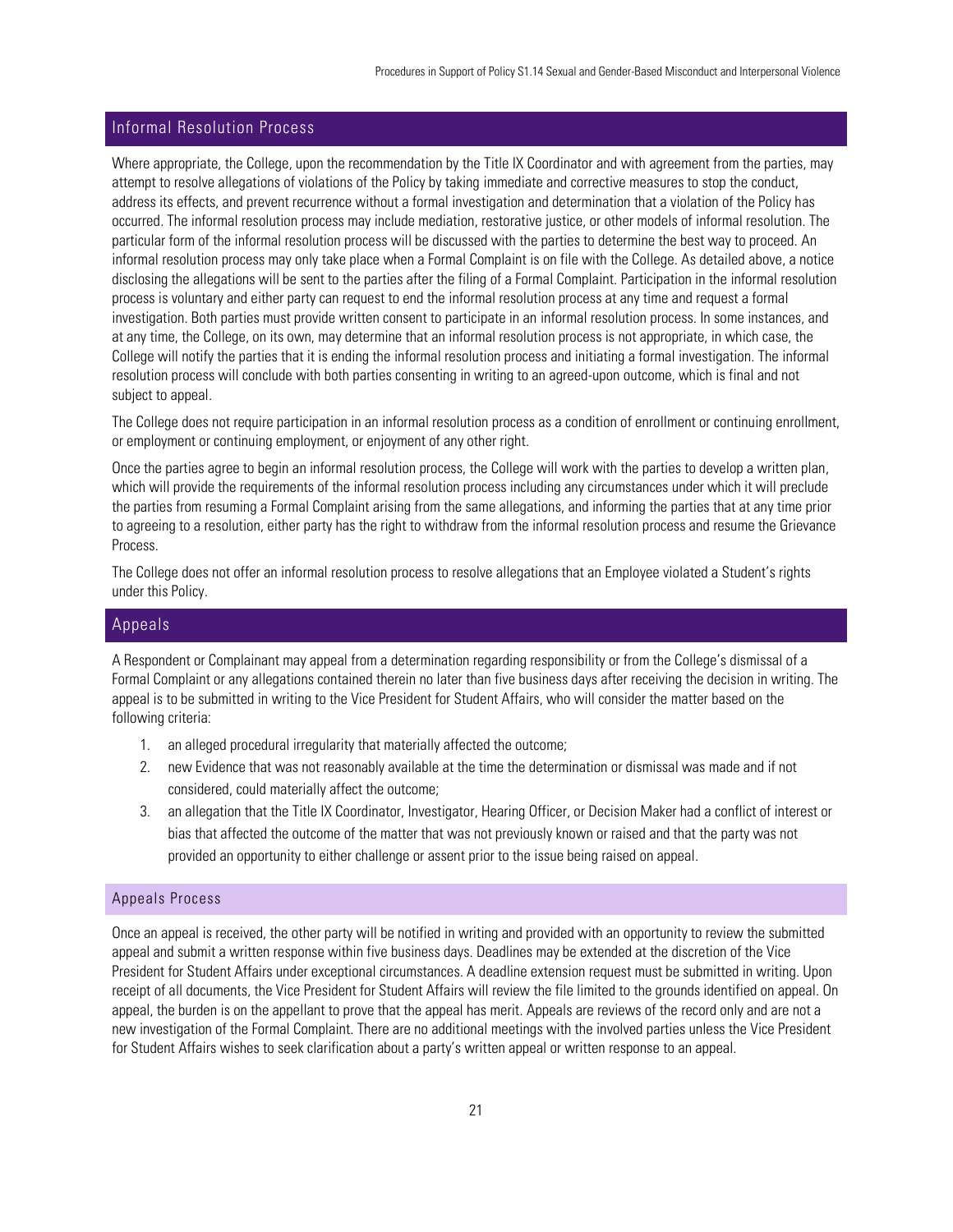The Vice President for Student Affairs will typically decide the appeal within 10 business days. The parties will be notified in writing if the process will take longer. The Vice President for Student Affairs will provide a written statement simultaneously to both parties that states one of the following appeal determinations and the rationale for the result:

- 1. The appeal does not meet one of the appeal criteria and is denied.
- 2. The appeal meets the appeal criteria, and the case is remanded back to the Investigator, Hearing Officer, and/or Associate Vice President for Student Affairs/Dean of Students with specific corrective action instructions.
- 3. The appeal meets the appeal criteria with respect to bias, and, the matter is remanded to a new Investigator, Hearing Officer, and/or Decision Maker with specific corrective action instructions.

## Appellate decisions are final.

## <span id="page-21-0"></span>Education and Prevention

The College is committed to providing annual intentional and comprehensive primary and ongoing education and awareness programs, initiatives, strategies, and campaigns aimed at the eradication of gender-based misconduct, including dating violence, domestic violence, stalking, and sexual assault. The College will work to ensure that all programs are culturally relevant, inclusive of diverse communities and identities, sustainable, responsive to community needs, and informed by research or assessed for value, effectiveness, or outcome. The College will also consider environmental risk and protective factors as they occur on the individual, relationship, institutional, community, and societal levels. The programs shall include both primary prevention and awareness programs directed at incoming Students and ongoing prevention and awareness campaigns directed at current Students.

Risk reduction means options designed to decrease misconduct and bystander inaction, and to increase empowerment for victims in order to promote safety and to help individuals and communities address conditions that facilitate violence.

Bystander intervention means safe and positive options that may be carried out by an individual or individuals to prevent harm or intervene when there is a risk of dating violence, domestic violence, sexual assault, or stalking. Bystander intervention includes recognizing situations of potential harm, understanding institutional structures and cultural conditions that facilitate violence, overcoming barriers to intervening, identifying safe and effective intervention options, and taking action to intervene.

In addition, the College will evaluate on an ongoing basis, all policies and procedures related to gender-based misconduct.

## <span id="page-21-1"></span>**Training**

All Title IX Coordinators, Investigators, Decision Makers, and those involved in any informal resolution process shall receive annual training, which at a minimum includes:

- The definition of sexual harassment for Title IX purposes;
- The scope of the College's education "program or activity" under Title IX;
- How to conduct an investigation and Grievance Process including hearings, appeals, and informal resolution process, as applicable;
- How to serve impartially including avoiding prejudgment of facts at issue, conflicts of interest, and bias;
- Technology to be used at a live hearing;
- Issues of relevance of questions and Evidence, including rape-shield limitations; and
- Issues of relevance to create an investigative report that fairly summarizes relevant Evidence. All training materials must be posted on the College's website.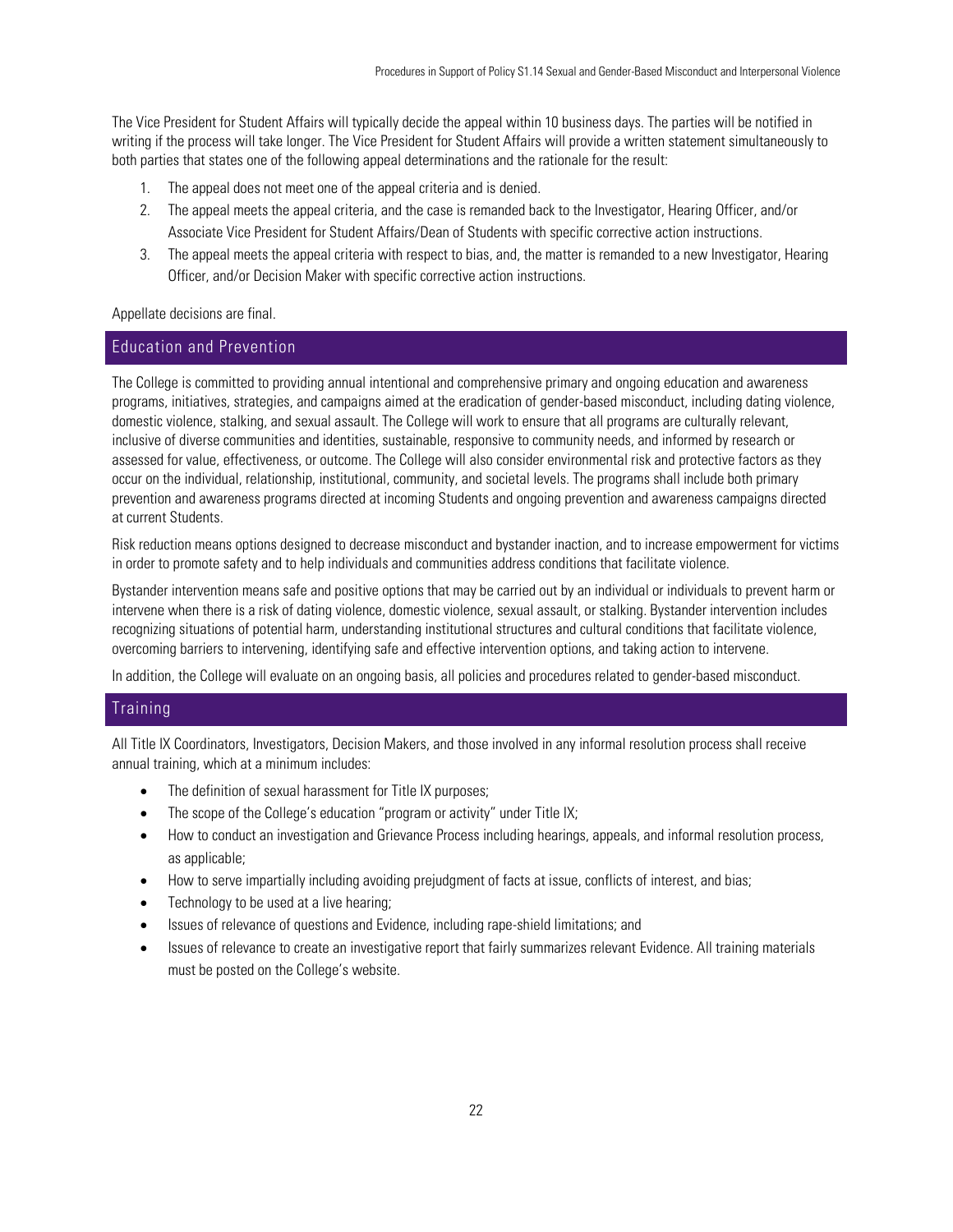# <span id="page-22-0"></span>Compliance Questions

Questions or complaints about the College's compliance with Title IX may be addressed to the College's Title IX Coordinator listed in Appendix A or the U.S. Department of Education, Office for Civil Rights, 5 Post Office Square, Boston, MA 02109. Telephone: 617-289-0111.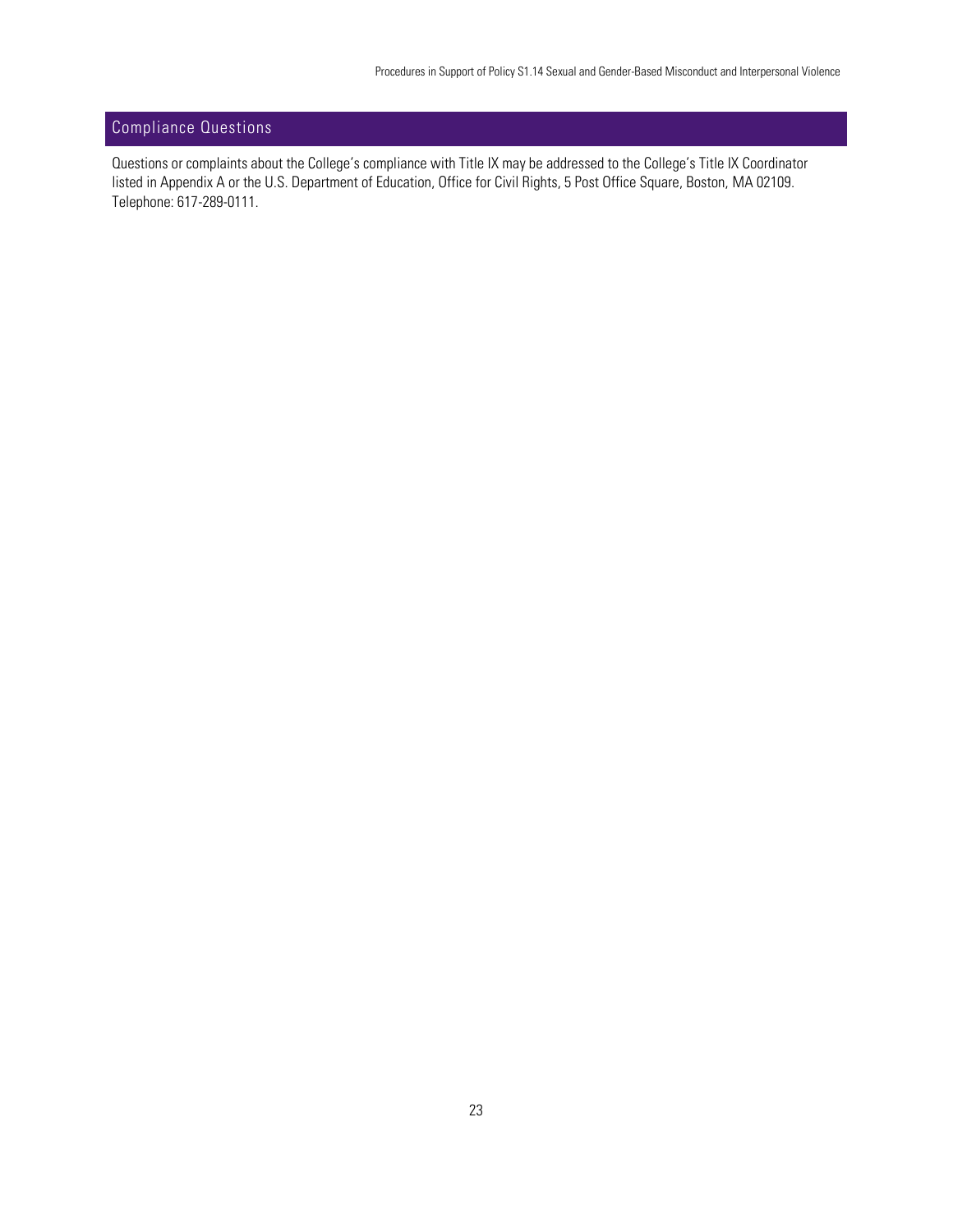# <span id="page-23-0"></span>Appendix A: Title IX Coordinator and Deputies

Lily Krentzman – Director of Human Resources/Title IX Coordinator 320 Washington Street Easton, MA 02357 508-565-1105 [lkrentzman@stonehill.edu](mailto:lkrentzman@stonehill.edu)

Ali Hicks – Director of Community Standards/Title IX Deputy 320 Washington Street Easton, MA 02357 508-565-1323 [ahicks@stonehill.edu](mailto:ahicks@stonehill.edu)

Cindy MacDonald – Senior Associate Director of Athletics/Title IX Deputy 320 Washington Street Easton, MA 02357 508-565-1384 [cmacdonald@stonehill.edu](mailto:cmacdonald@stonehill.edu)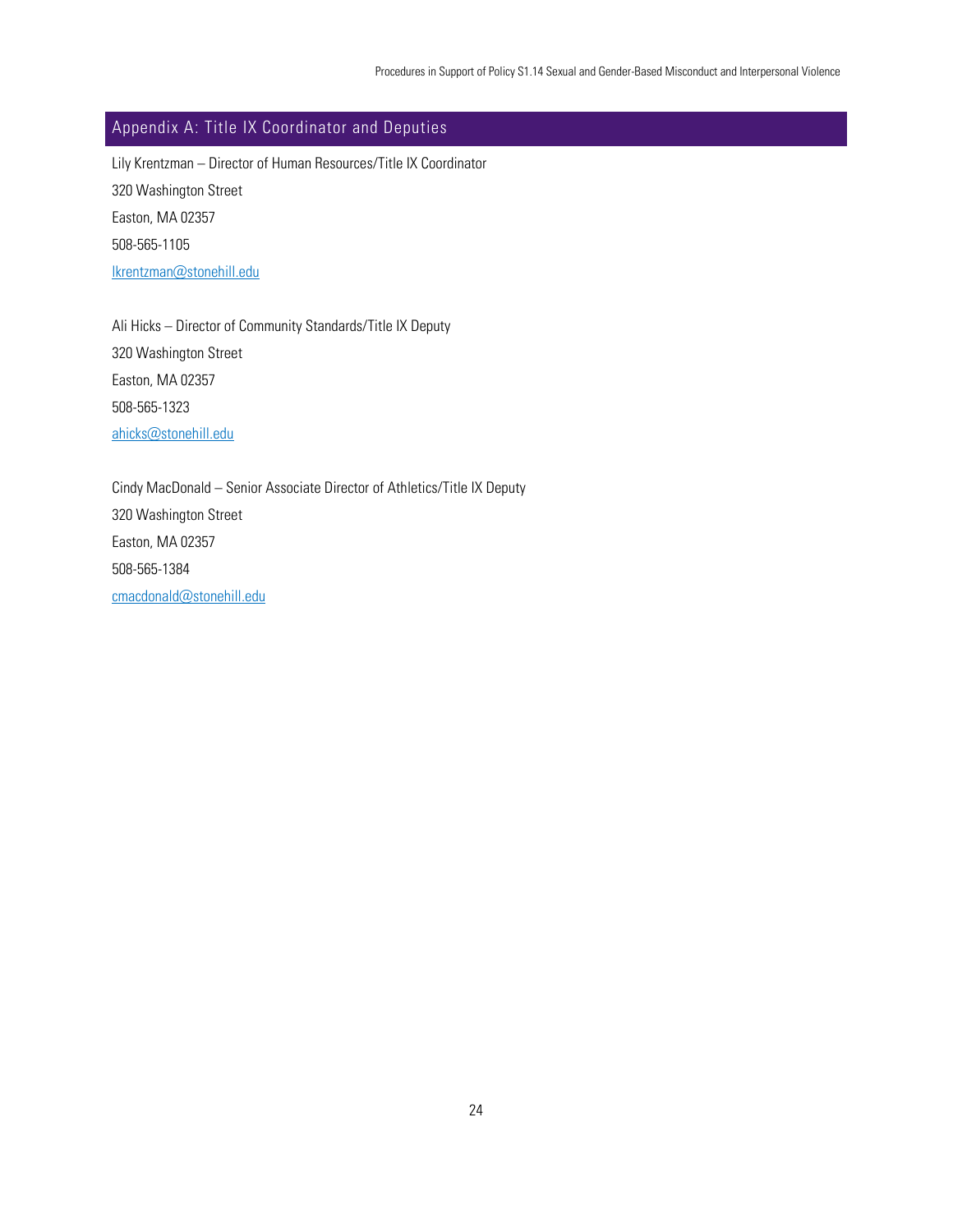# <span id="page-24-0"></span>Appendix B Statement on Title IX and VAWA

## <span id="page-24-2"></span><span id="page-24-1"></span>Process Differences for Title IX and VAWA

#### Introduction

Statement on the Use of the College's Investigative Procedures to Comply with the Title IX Investigation Requirements under 34 CFR 106.44 et seq and Section 304 of the Violence Against Women Reauthorization Act of 2013 and the Clery Act mandates procedures by which colleges and universities must respond to sexual violence, separate and in addition to the requirements of the 2020 Title IX Regulations.

Stonehill College interprets the applicable laws – specifically Title IX and VAWA to include under the umbrella of the term "sexual harassment," quid pro quo and hostile environment sexual harassment and the crimes addressed by the 2013 Violence Against Women Act amendments to The Clery Act: sexual assault, domestic violence, dating violence, and stalking.

Stonehill recognizes that the Clery Act mandates that the College not only publish a report each year that aggregates data on certain crimes that are reported to occur on-campus, but §304 specifically mandates certain procedural elements with respect to the investigation and adjudication of certain sexual crimes.

Stonehill has therefore incorporated the requirements of both §304 and 34 CFR 106.44 into the Procedures contained hereon and shall use these Procedures to conduct investigations.

The College shall, as required under §304, include the protections and procedural safeguards mandated as the College believes they are compatible with the protections and procedural safeguards required under 34 CFR 106.44. These include providing a victim's bill of rights; making supportive and remedial measures available; allowing an advisor-of-choice throughout any resolution process; and providing contemporaneous, written notice of the outcome to all parties. While these protections exist outside of the Title IX requirements, they are compatible with the Title IX process.

The College recognizes that there are different and distinct jurisdictional limitations set by Title IX and VAWA as detailed above in Jurisdiction. For example, the jurisdictional limitations outlined by the Title IX regulations are not shared by VAWA §304 as there is no requirement for the Complainant to be "participating" in the program or for the conduct to have occurred "in the United States" or on-campus. To be clear, while the Clery Act does have four geographic coverage zones, those zones apply only to statistical reporting of crimes, not to the procedural and substantive protections of VAWA §304. As such, when Stonehill receives allegations of sexual assault, domestic violence, dating violence, or stalking, the College will use this investigative process as its response in order to satisfy the VAWA regulations as required. The College acknowledges that it is not required to use the process outlined under 34 CFR 106.44 in these cases, but there is also nothing preventing it from doing so; therefore, to eliminate confusion, the College will maintain one set of procedures with the exceptions provided for and explained herein.

Furthermore, it is the College's position that there are no limitations under FERPA for disclosure of the outcome of a disciplinary proceeding, under the requirements under Title IX or VAWA and, as such, the College will provide the outcome to both parties accordingly.

The College believes this is the most reasonable position to take presently and until such time as a revision is made to the current Title IX regulations, which the current administration has stated is forthcoming.

The College bases its position on the following information:

Title IX, which was enacted in 1972 as part of larger educational reform program requires that no person, on the basis of sex, be excluded from participation in, be denied the benefits of, or be subjected to discrimination under any education program or activity receiving federal financial assistance. The 2011 "Dear Colleague Letter" (DCL) specifically stated that the requirements of Title IX cover sexual violence and reminded schools of their responsibilities to take immediate and effective steps to respond. While the 2011 DCL was substantially negated, this position statement has not changed.

The Clery Act, which was enacted in 1990 requires all schools receiving federal monies to collect and publish information about crimes occurring on campus. Schools must publish an annual report must immediately notify students of any reported assaults when they occur on campus.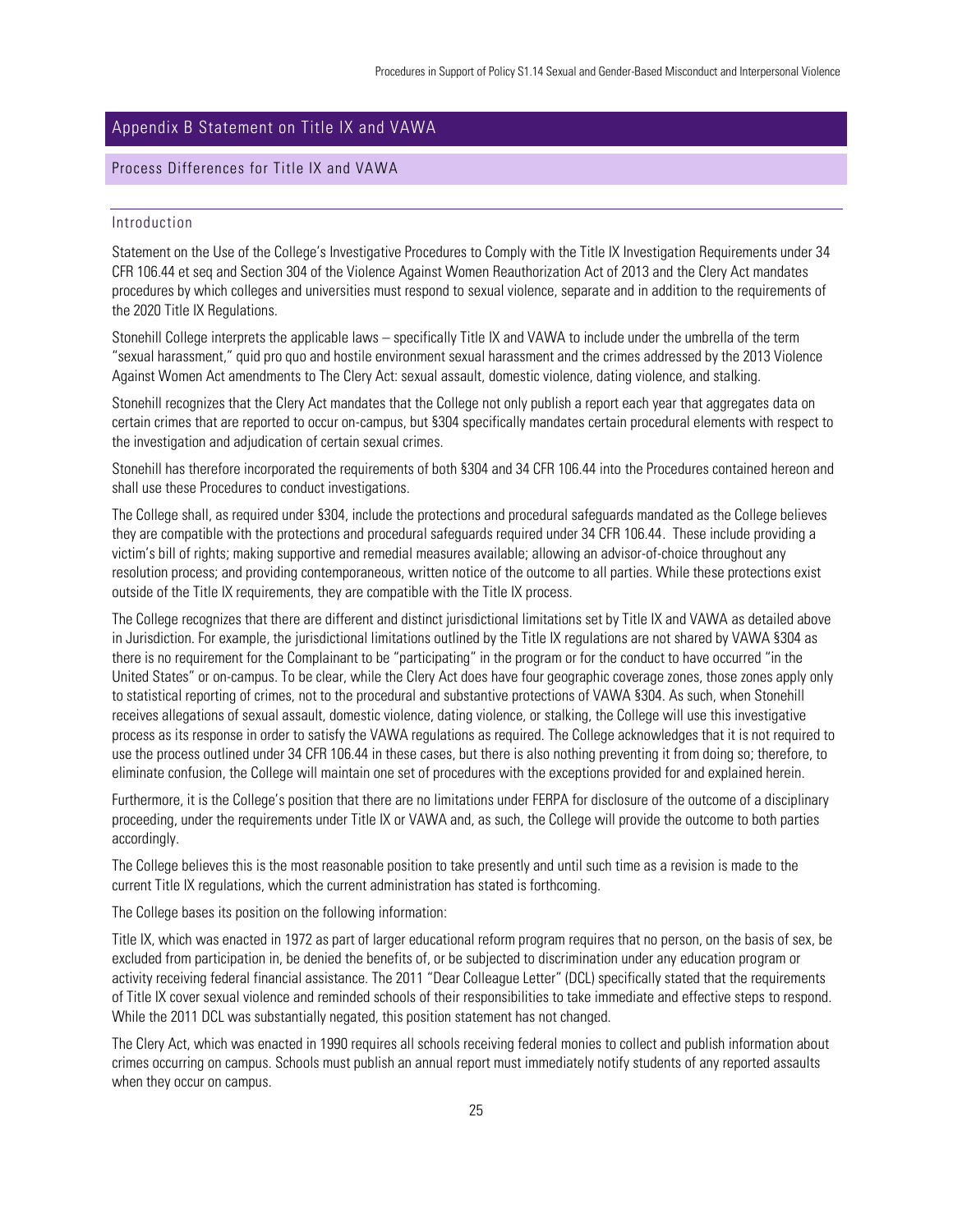The Violence Against Women Act (VAWA), which was enacted in 1994 was designed to raise awareness of domestic violence and assault crimes against women. Its provisions mandated that states create separate criminal statutes for domestic violence and provided additional protections to victims, for example efficient access to restraining orders.

A specific update was made to VAWA in 2013 which became effective in 2014 which created the Campus SAVE Act which further modified the Clery Act by adding reporting requirements. Additionally, the SAVE Act provisions required schools to provide educational training on sexual assaults to all incoming students, to employees, and create internal reporting procedures for on-campus sex crimes.

<span id="page-25-0"></span>In totality these laws create a web of statutory guidance which informs Stonehill's response to these matters.

## Additional Information for Advisors

(with respect to applying this process to sexual harassment allegations within the context of Title IX and VAWA)

The most recent revisions to the Title IX regulations issued by the Department of Education (DOE) modified the definition of sexual harassment. Prior to the revision the definition within DOE guidance substantively mirrored the guidance within Title VII (employment) guidance.

Under prior guidance, the DOE defined sexual harassment as "[c]onduct of a sexual nature [that] is sufficiently severe, persistent, or pervasive to limit a student's ability to participate in or benefit from the education program, or to create a hostile or abusive educational environment." This definition broadly included a variety of conduct that could interfere in a student's ability to participate in the education process.

Relevant to this discussion, in 1998, subsequent to issuing this original guidance the United States Supreme Court issued its decision in *Davis v. Monroe County Board of Ed.* which held that monetary damages cannot be sought by a plaintiff unless an official who has authority to address the harassment had actual knowledge of the harassment and was deliberately indifferent in responding. Specifically, under *Davis* schools can only be liable for monetary damages if "harassment [ ] is so severe, pervasive, and objectively offensive that it effectively bars the victim's access to an educational opportunity or benefit."

Despite the Court's narrowing of the harassment standard in *Davis* as applied to peer-to-peer harassment in cases involving money damages, the DOE maintained a broad definition of sexual harassment which followed Title VII guidance which defined harassment as "unwelcome conduct of a sexual nature [which includes the following:] unwelcome sexual advances, requests for sexual favors, and other verbal, nonverbal, or physical conduct of a sexual nature." The conduct was to be considered from both a subjective and objective perspective and the "the severity and pervasiveness" of the conduct was to be based on a "constellation of surrounding circumstances, expectations, and relationships… [including] the degree to which the conduct affected [a student's] education,… the type, frequency, and duration of the conduct…the identity of and relationship between the alleged harasser and the subject or subjects of the harassment,… the number of individuals involved,… the age and sex of the alleged harasser and the subject or subjects of the harassment,... [and] the size of the school, location of the incidents, and context in which they occurred."

Under the current regulations sexual harassment is defined as conduct on the basis of sex that satisfies one more of the following:

- 1. Quid pro quo sexual harassment
- 2. Hostile environment (unwelcome conduct determined by a reasonable person to be so severe, pervasive, and objectively offensive that it effectively denies a person equal access to an education program or activity)
- 3. Clery Act (VAWA, Campus SAVE Act) violations which constitute sexual assault, specifically, rape and fondling, as those terms are defined under applicable federal law.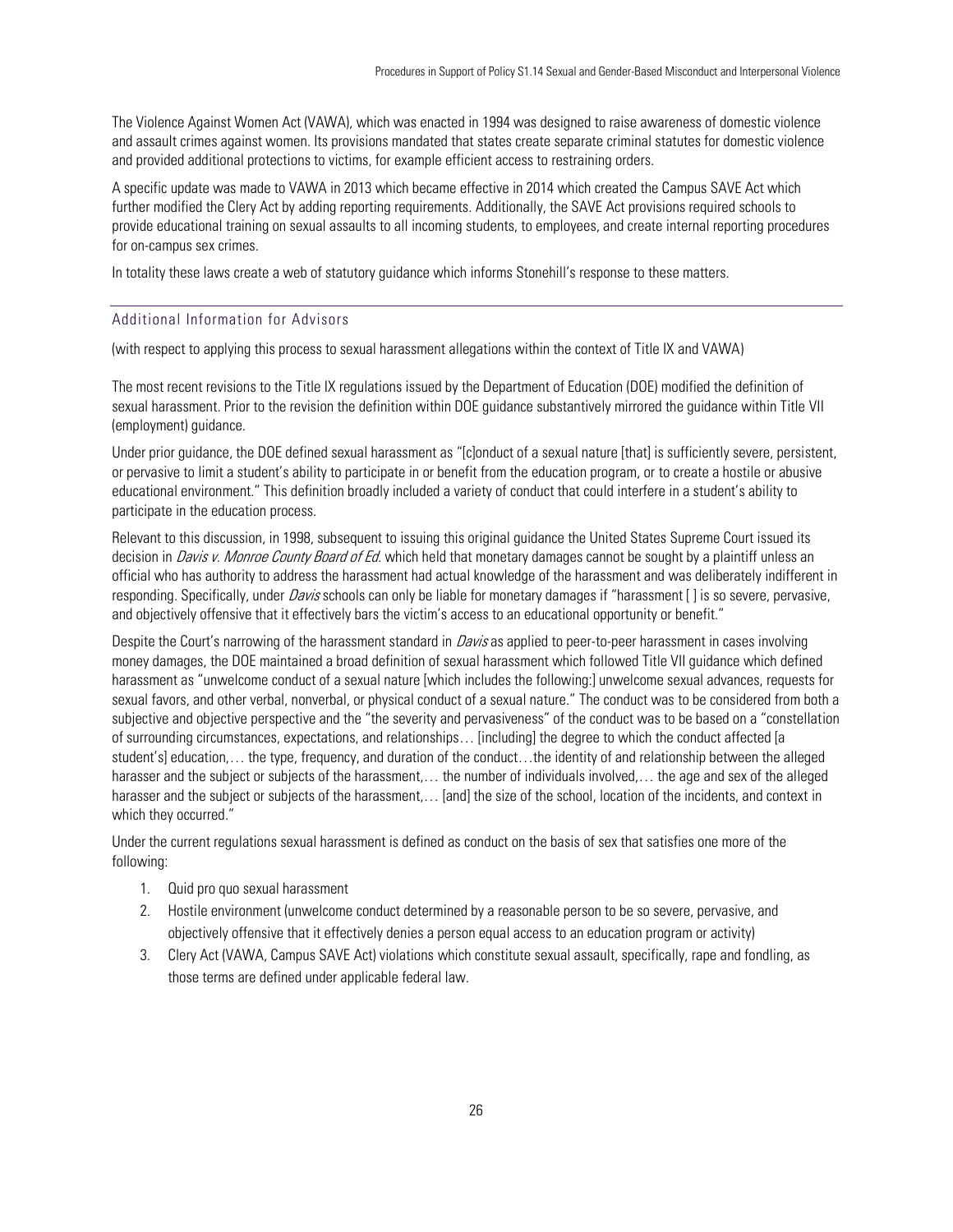#### Difference in the College's Analysis

Under the prior definition of sexual harassment all alleged conduct, even rape was analyzed under the "severe or pervasive" standard and a school was required to determine whether the alleged harassment limited the Complainant's ability to participate or benefit from an education program.

Under the current definition, if a Complainant alleges quid pro sexual harassment or interpersonal violence the College will not seek to determine if the conduct was severe or pervasive, or that it limited the Complainant's access to education. Instead, the College will use the factual allegations of quid pro quo sexual harassment to make a determination if there is a claim of tangible adverse action resulting from a student or subordinate individual's refusal to submit to a higher-up's sexual demands.

With respect to interpersonal violence under Clery, VAWA, Campus SAVE Act, the College will make an initial determination of whether the Complainant's allegations satisfy the definitions set forth in the cited statutory law. The analysis will not include a determination of whether the conduct was severe or pervasive or limited access to education as the interpersonal violence violations in and of themselves constitute sexual harassment.

In analyzing a claim of hostile environment, the College will make a determination of whether the conduct was: unwelcome and whether the conduct was severe, pervasive, and objectively offensive such that it effectively denied the Complainant equal access to the educational program. Current DOE guidance states that college, in determining whether conduct is unwelcome must consider that it is a subjective standard looked at from point of view of the Complainant only, but to determine severity, the conduct must also be viewed from the perspective of a reasonable person in the Complainant's position.

In considering this information, it is the College's position that, until such time as additional clarification is provided by the DOE, current DOE guidance concerning the existing Title IX regulations requires the College to align its analysis of a hostile environment complaint with the standard articulated in *Davis*.